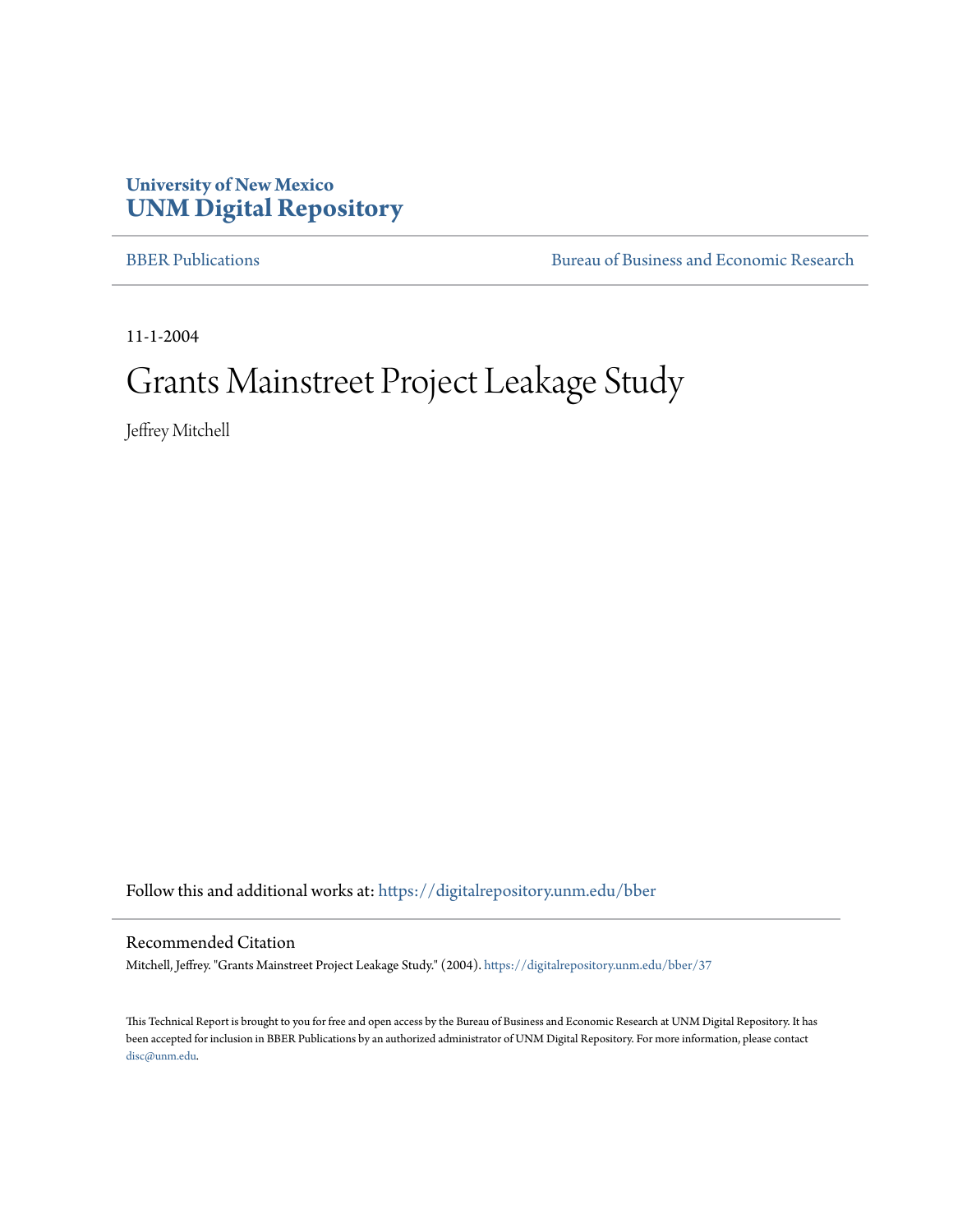Submitted to the Grants Mainstreet Project.

Financial Support For This Research Was Provided By New Mexico Economic Development Department

November 2004

UNIVERSITY OF NEW MEXICO BUREAU OF BUSINESS AND ECONOMIC RESEARCH

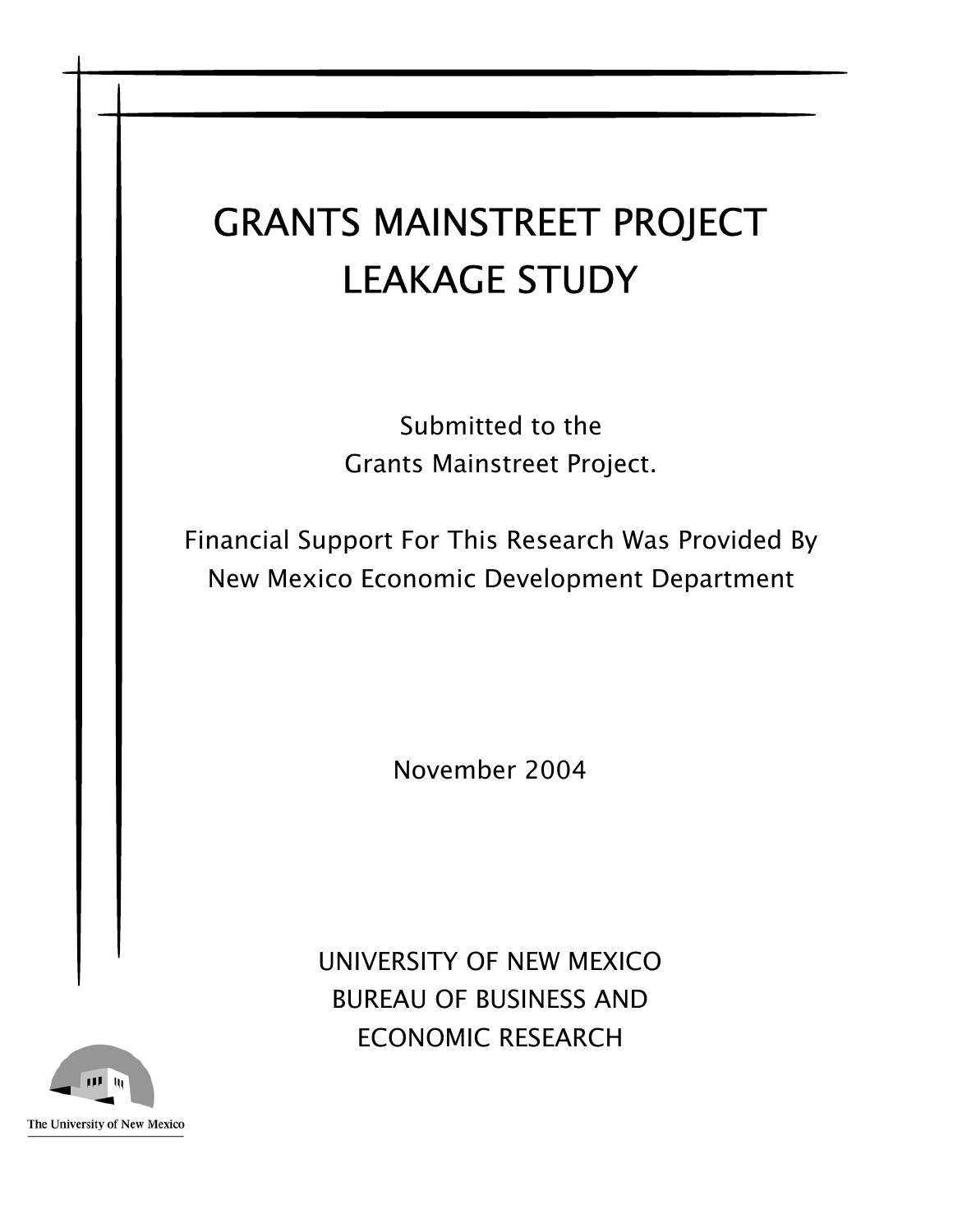By Dr. Jeffrey Mitchell

November 2004

UNIVERSITY OF NEW MEXICO BUREAU OF BUSINESS AND ECONOMIC RESEARCH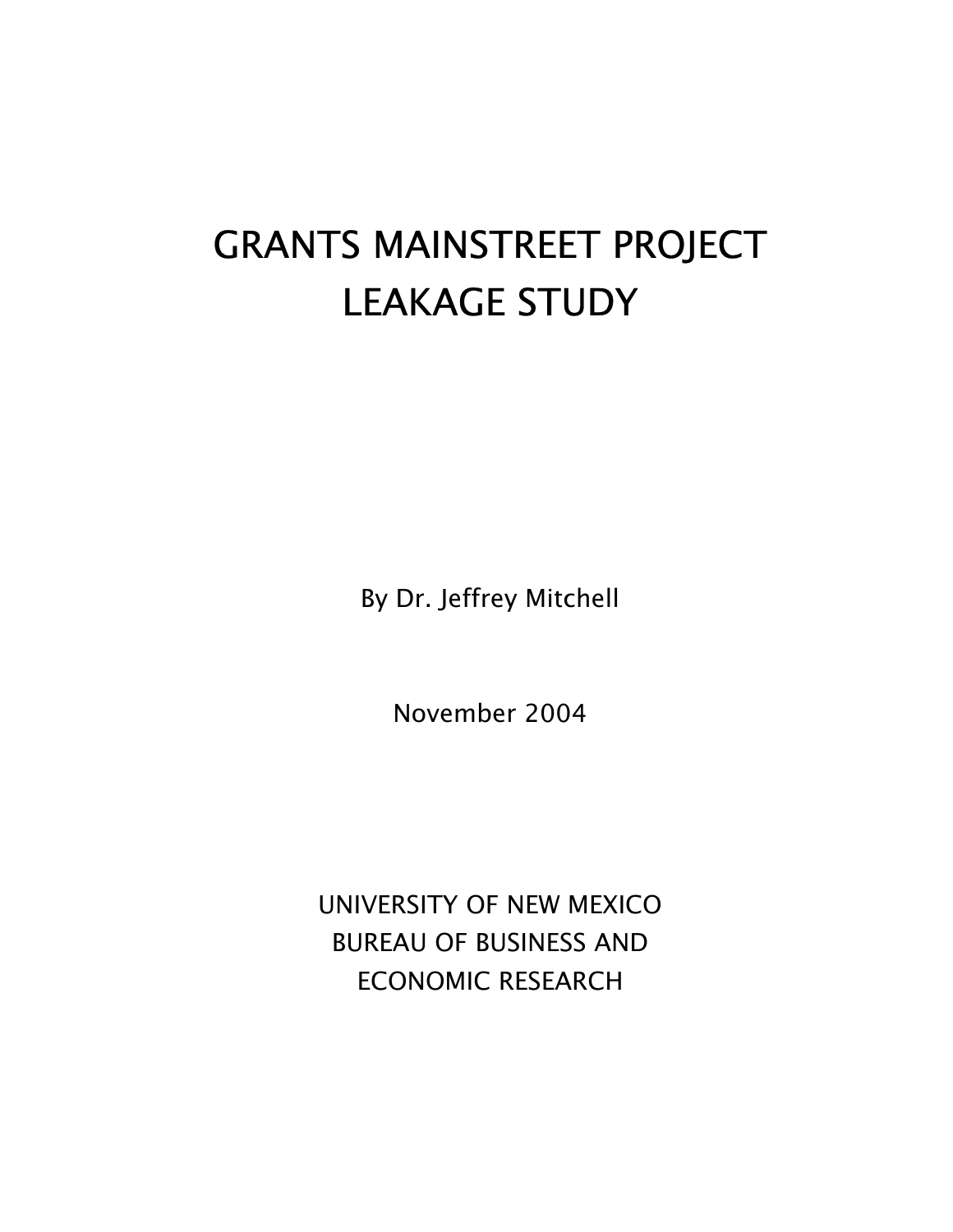## **TABLE OF CONTENTS**

| GEOGRAPHY OF RETAIL AND SERVICE BUSINESSES IN GRANTS  5 |    |
|---------------------------------------------------------|----|
|                                                         | 9  |
| INTERVIEWS WITH BUSINESS AND COMMUNITY LEADERS  13      |    |
| RATIONALE AND STRATEGIES FOR DEVELOPMENT OF GRANTS'     |    |
|                                                         |    |
|                                                         | 21 |
|                                                         | 24 |
|                                                         |    |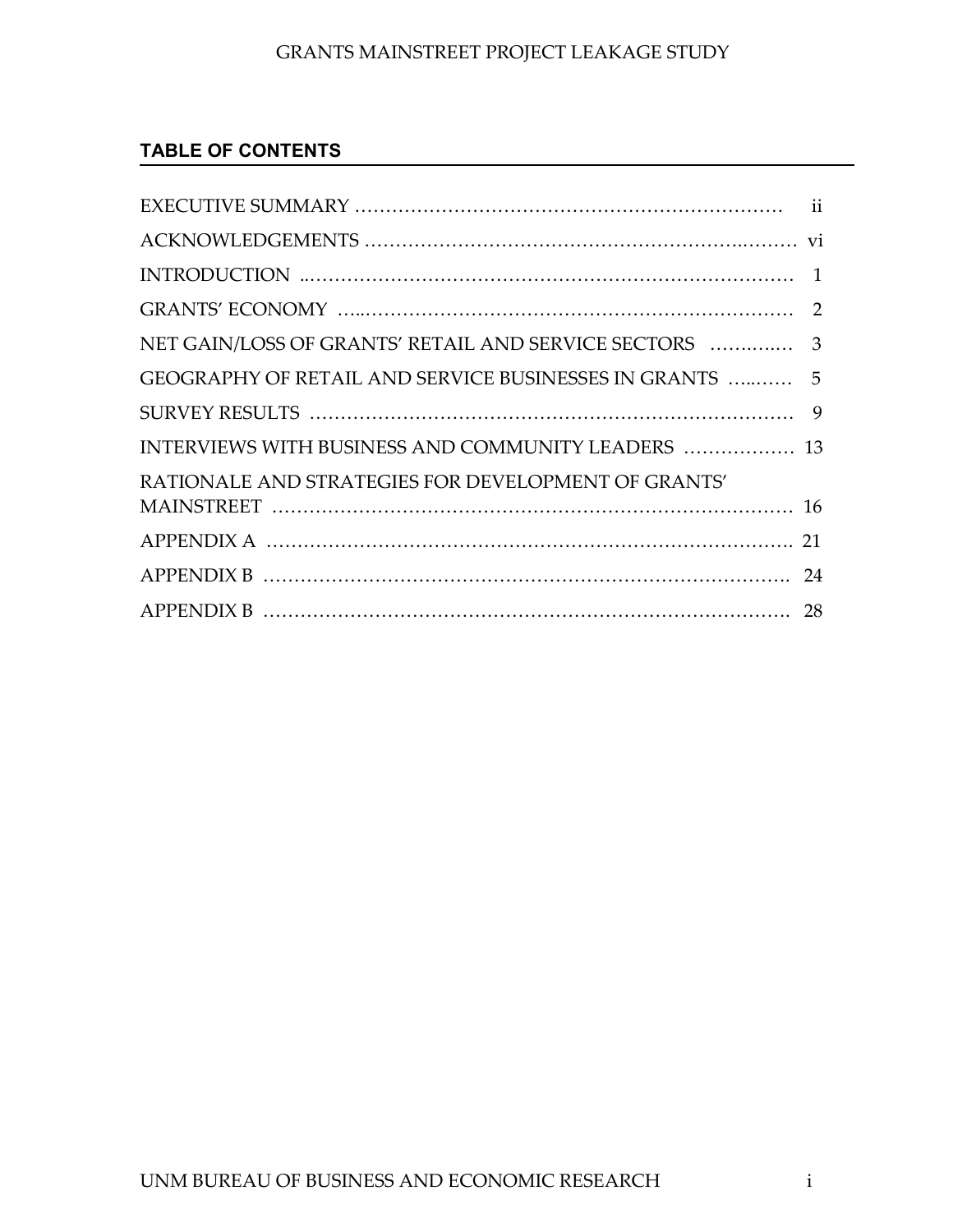#### <span id="page-4-0"></span>**EXECUTIVE SUMMARY**

The economy of Grants is stable but constrained by low wages. The average annual unemployment rate in Grants in 2003 was 5.8%, somewhat below State and national rates, which were high in that year. The increasing diversity of the economy suggests that the unemployment rate will continue to be relatively stable and low compared with earlier periods. However, most jobs in Grants pay poorly. According the 2000 Census, the household median income in Grants is \$30,652, 11% below the State level. Furthermore, 19.4% of households in Grants live in poverty, far more than the 14.5% of State households and 9.2% of households nationwide.

The retail and service sectors constitute an important part of Grants' economy, contributing nearly three-quarters of the City's taxable gross receipts. In 1999, the retail sector collected \$65 million in taxable gross receipts, including about \$20.5 million from customers from outside the City. The service sector collected \$30 million in taxable gross receipts, with a net leakage of \$5.5 million. The 1999 performance was a significant improvement compared to 1989. In 1989, Grant's retail sector showed a net gain of \$9.7 million and the service sector lost \$7.1, both adjusted for inflation to be comparable with the 1999 figures. The improvement during this 10-year period owes largely to the success of general merchandise retailers (especially Wal-Mart), restaurants and drinking places, and miscellaneous (mainly technical) services to attract new consumers to Grants and encourage residents of Grants to spend a larger proportion of their money within the Town. Because of data limitations, it is not possible to give an exact account of the inflow of dollars for the period since 1999. However, based on available data, it appears that the retail sector has continued to strengthen its position, while the service sector remains in a marginally negative position.

The geography of retail and services in Grants has been undergoing significant changes for some time. Since at least the mid-1990s, business activity near Exit 85 has grown rapidly while downtown areas of Santa Fe Avenue, 1<sup>st</sup> Street and Roosevelt Avenue have been stagnant or declining. Without a doubt, the principal factor behind the growth of the area near Exit 85 has been the new Wal-Mart outlet, which attracts I-40 travelers, County residents and residents of Grants to its own doors and those of nearby businesses. This area now dominates general merchandise retailing as well as hotel & motel trade, and it is gaining a larger share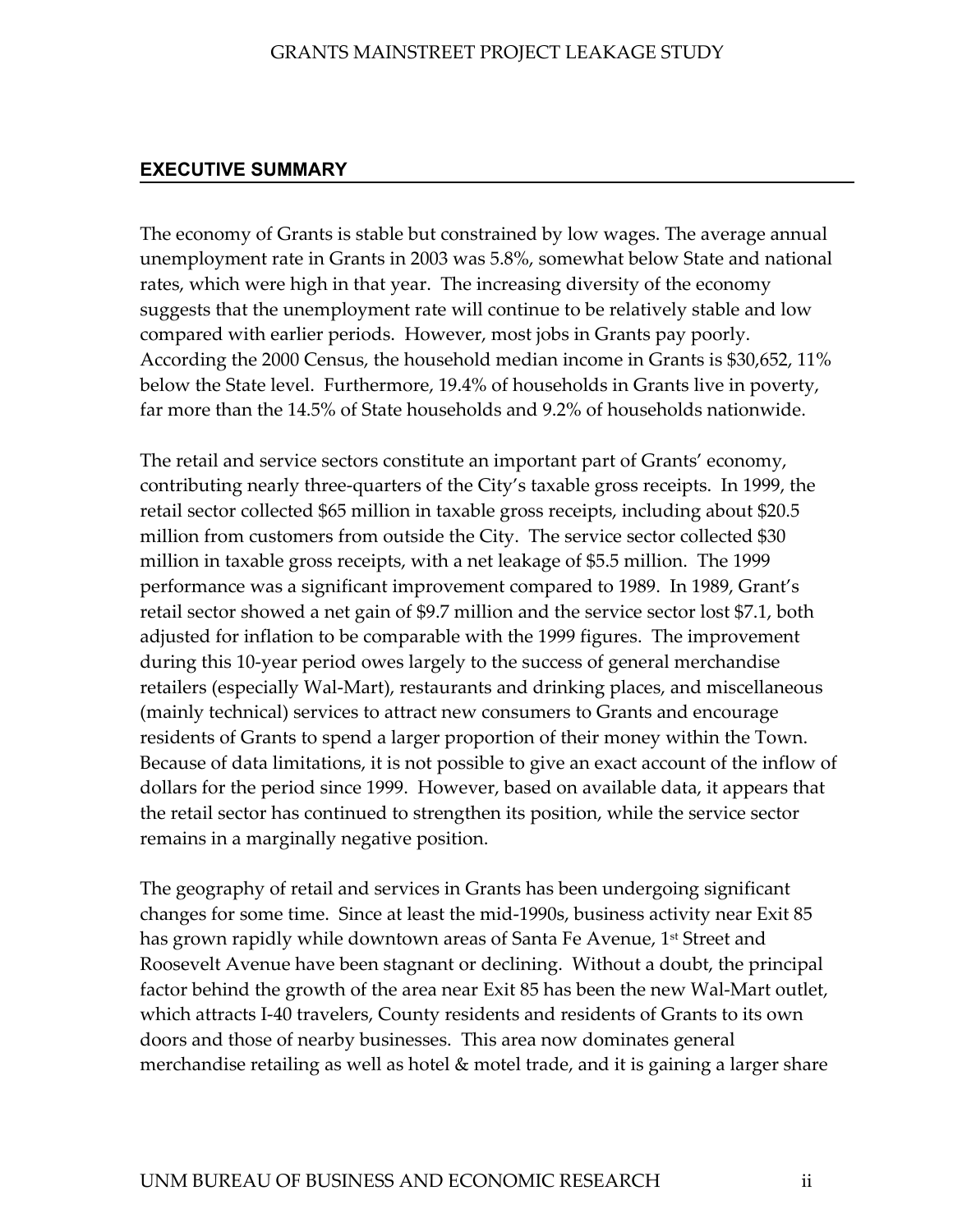of the restaurant business. Furthermore, there are indications that the Exit 85 area may attract other businesses, possibly including businesses now located downtown. However, notwithstanding the growth of the Exit 85 area, it should be noted that the opening of the Wal-Mart store in 1999 does by itself not explain the loss of downtown business. Data reported in this study clearly indicates that downtown businesses, especially along Santa Fe Avenue, were declining well before the opening of the Wal-Mart. The decline of downtown business activity must be understood in its own regard.

As part of this study, BBER conducted 111 surveys investigating the shopping patterns of Grants-area residents. These surveys document the changing geographical patterns of Grants' retail and service markets, and consider the factors that shoppers identify as affecting their shopping behaviors. The surveys reveal several important insights.

- Without exception and with only minor differences in demographics patterns, everyone who participated in the survey does business in downtown Grants. However, downtown business tends to be focused on activities that are otherwise not readily available to local residents, including professional, personal and repair services, and restaurants and drinking places.
- While everyone surveyed acknowledges that they shop at least occasionally at Wal-Mart and that they tend to shop for a wide range of items when they visit Wal-Mart, most of the shopping at Wal-Mart by area residents is done a minority of budget-conscious shoppers. The surveys indicate that many area shoppers make purposeful efforts to do business in other local stores where selection, quality and customer service are seen to be superior.
- Albuquerque continues to receive a substantial volume of business from Grants-area residents, particularly those shopping for higher value items where selection, rather than price, is seen to be the most important consideration. Moreover, the surveys indicate that shopping in Albuquerque has been largely unaffected by the opening of the local Wal-Mart; indeed, nearly twice as many people claim to have increased the frequency of out-oftown shopping trips over the past five years as the number who claim to have shifted from out-of-town shopping in favor of the local Wal-Mart.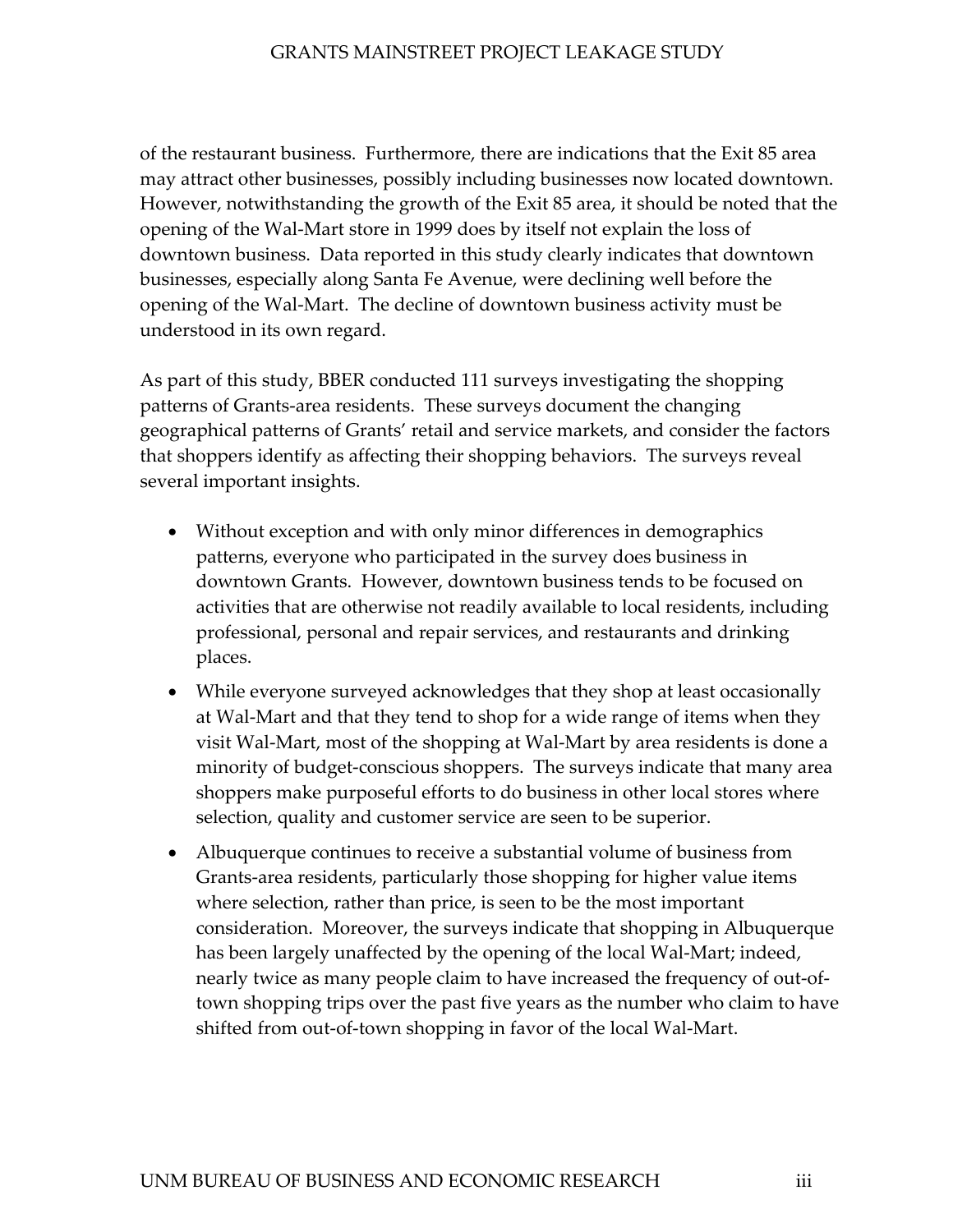Improvements in employment and gross receipts collections in Grants during recent years are mainly the result of initiatives that originated outside of Grants, and increasingly the new employers are located outside the central area of Grants. Wal-Mart, the prisons, Sky Casino and expansion by the Lee Ranch coalmine are the most important examples. To sustain the recent growth and to gain greater control over the community's prospects over the long-term, Grants should consider leveraging its new assets to support locally initiated development that is located in the Town's central area. Local, or "homegrown" businesses are more likely to employ local workers, make longer-term investments, reinvest profits locally, act from a sense of ownership and community involvement, and more likely to remain in area as the business expands than are business that attracted to a community with financial incentives. Local development is often supported by a vibrant downtown. A strong downtown contributes to a community's sense of identity and community ownership; it offers quality of life benefits that help to retain a community's younger population and attract new community members; it provides efficiencies that are essential to creative and productive economic activities, particularly among service industries; and it enables the development of more specialized retail outlets, helping the community to retain a greater share of its retail and service dollars.

Interviews conducted with a number of local business owners, public officials and community leaders have brought to light a number of strategies to foster local development initiatives and support the creation of a more vibrant downtown area. Specific strategies, all involving public-private partnership, including the following:

- Downtown businesses must attract a greater share of the County shoppers and Interstate travelers that have brought prosperity to the Exit 85 area. If these businesses fail in this regard, there will be added pressure for existing businesses to relocate out of downtown, creating a trend that would be difficult to reverse. This initiative would require that the community advertise downtown attractions and businesses to people whose only experience of Grants is Exit 85. This effort could include a billboard along Santa Fe Avenue near the area's motels and restaurants east of the bridge; brochures distributed at service stations and motels near Exit 85; and radio advertisements that reach travelers on the Interstate.
- Public and private interests should work together to create downtown events and attraction that appeal to residents of Grants and Cibola County, and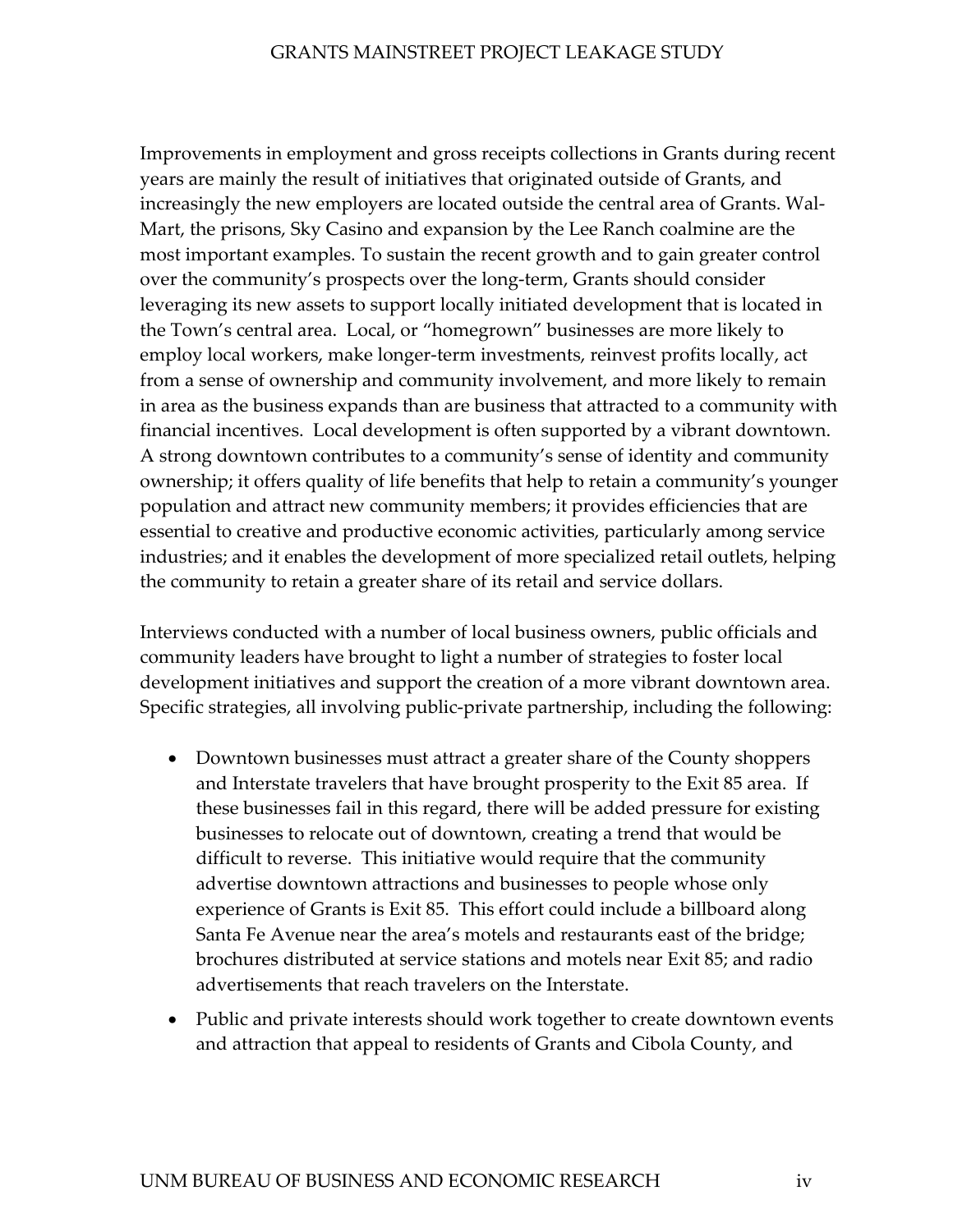those spending the night in motels near Exit 85. These events could capitalize on downtown public spaces that are attractive, rarely used and relatively close to a large number of businesses, including the public park, the Riverwalk and railroad facilities. These events could be used to build community, strengthening bonds between residents and businesses in Grants and Cibola County; to encourage the development of an active, shared and equitable marketing strategy among the downtown businesses.

- Public agencies should be encouraged to establish purchasing policies that are more favorable to local businesses. This is very significant because a large percentage of the area's revenues originate in the public sector, including federal and State land management agencies, schools, BIA, prisons, and City and County government.
- An initiatives should be taken to target hunters who visit Cibola County work with private outfitters to provide supplies; establish events and facilities in downtown Grants that are attractive to hunters; advertise in appropriate outlets.
- Support given to local businesses, particularly during period of business formation, should be strengthened. Make more accessible publicly subsidized loan programs; strengthen the connections between these and technical assistance (e.g. accounting, market analysis, or business plan development) that is often needed by startup businesses; and provide information and seminars to established downtown businesses that must develop business strategies to remain competitive against Wal-Mart and other large low cost retailers.

The interviews and surveys conducted for this project suggest a sense of hopefulness in Grants. The community has seen hard times and can now imagine a better future. The growth of employment opportunities and public revenues help to explain the community's change of perspective. What remains to be done is to draw upon the current opportunities to create a dynamic of growth from within the community that is sustainable, that contributes to a sense of ownership and community identity, that is attractive to young adults, and that offers confidence in local investment. Investment in Grants' mainstreet and downtown area is essential to this strategy.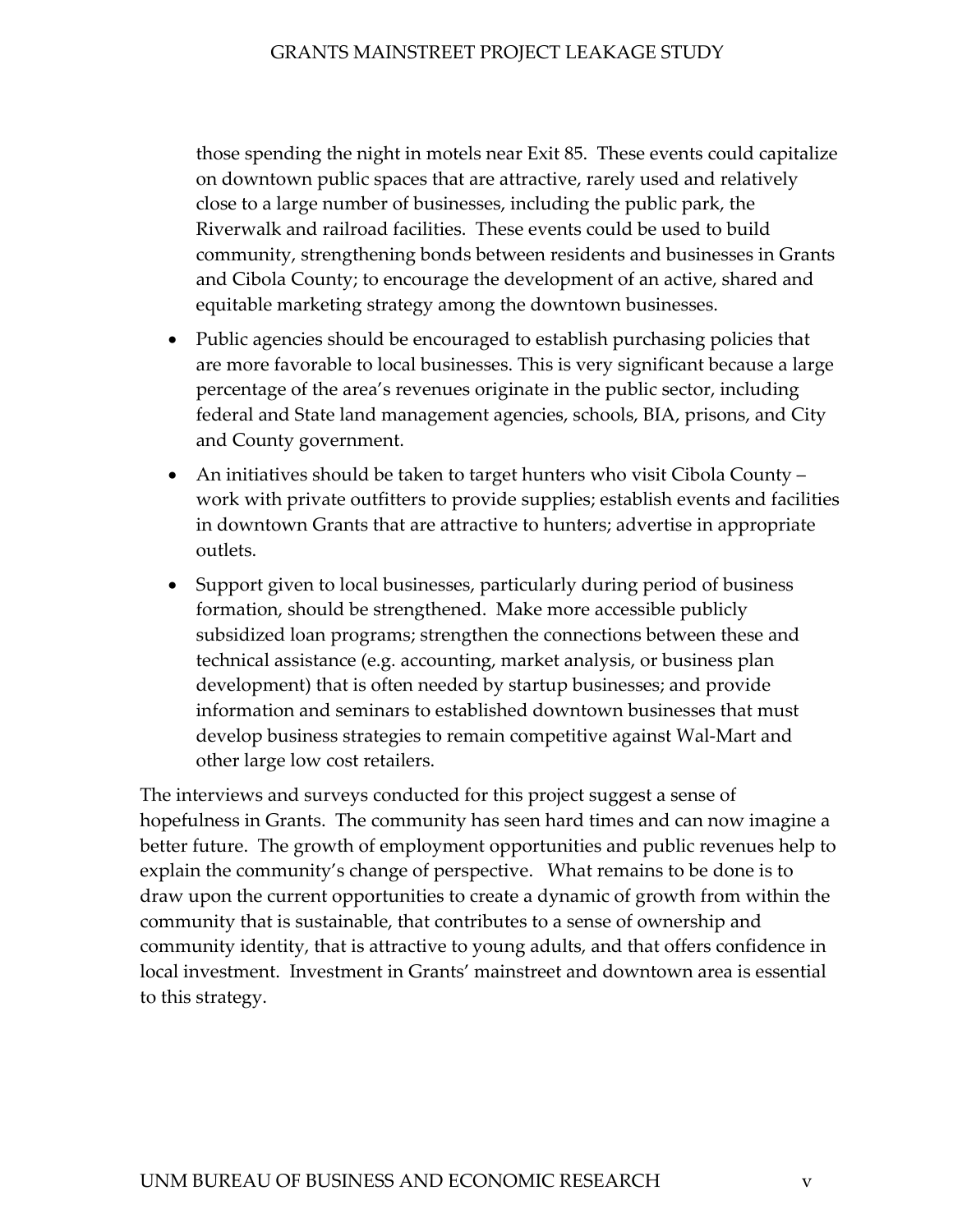## <span id="page-8-0"></span>**ACKNOWLEDGEMENTS**

The author would like to acknowledge the efforts and support of Carmen Morin, Director of the Grants Mainstreet Project, and the help and dedication of Bill Snodgrass and Wesley Martin, President and Vice-President of the Board, and all other members of the Grants Mainstreet Project.

Rich Williams, Director of the New Mexico Mainstreet Program, and Beth Davis, Director of Research at the New Mexico Economic Development Department, deserve thanks for their guidance and the funding that made this project possible. Their commitment to community economic development in New Mexico, and recognition of the value of the people and resources that are found in the State's small communities is an inspiration.

Thanks also to Sophie Hammett and Rod Pimentel, graduate assistants at BBER, who carefully and patiently conducted the majority of surveys that inform this report. As always, my thanks to Dr. Lee A. Reynis, BBER's Director, for her confidence and unfailing support of my unpredictable ways.

Finally, I would like to offer my appreciation to the entire community of Grants, including Town officials, business and community leaders and the many others who gave their time to this work. It has truly been a pleasure to discover this community in the course of this work.

Jeffrey Mitchell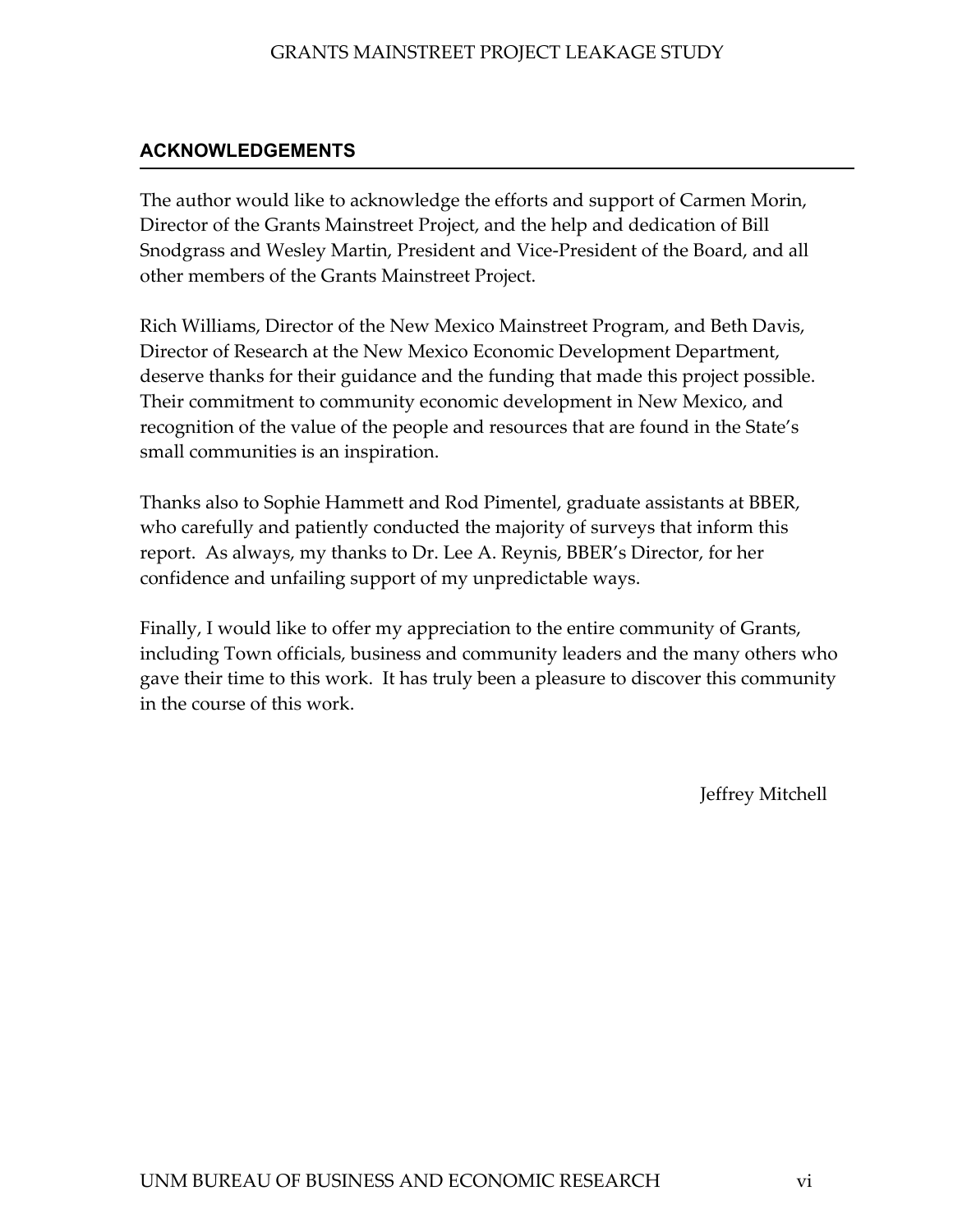## <span id="page-9-0"></span>**INTRODUCTION**

This study was commissioned by the New Mexico Economic Development Department (NMEDD), on behalf of the Grants Mainstreet Project (GMP). This study has two main objectives. The first is to evaluate the strengths and weaknesses of the retail and services sectors in Grants, and the second is to consider ways to improve conditions faced by businesses in the community's downtown.

The economy of Grants (or any other community) can be understood in terms of its exchange of goods and services with other areas. To the extent that businesses based in Grants sell goods and services to consumers from other areas, money flows into the economy and creates growth. Conversely, to the extent that consumers in Grants buy goods and services from elsewhere, money is lost to the community and the economy contracts. Economic development policy seeks to increase the former and limit the latter. Successful policy creates jobs, increases the local payroll, generates new demand for local goods and services, and increases the flow of gross receipts tax revenues to the Town government.

This study provides detailed analysis of exchanges between Grants and other areas according to specific subsectors, such as food stores, furniture stores, gasoline stations, hotels, restaurants, health care and so on. The results of this research will help policymakers, business owners and residents identify areas where investment may be beneficial, either by increasing the inflow of money with the promotion of exports or by reducing the leakage of funds by providing needed goods and services locally.

Beyond the analysis of the retail and service sectors in Grants is a still more detailed investigation of the geography of Grants economy, with specific concern for the vitality of businesses located in the downtown area. The reason for this investigation is that planners and researchers, nationally and at the New Mexico Economic Development Department, have learned that the stability and growth of a local economy depends, in part and over the long term, on the vibrancy of the community's downtown or Mainstreet area. Downtown areas provide opportunities for businesses to operate more efficiently, and offer cultural amenities and situations for social interaction that are otherwise difficult to establish. These factors are critical to efforts to retain a youthful population and to attract new residents and new investments.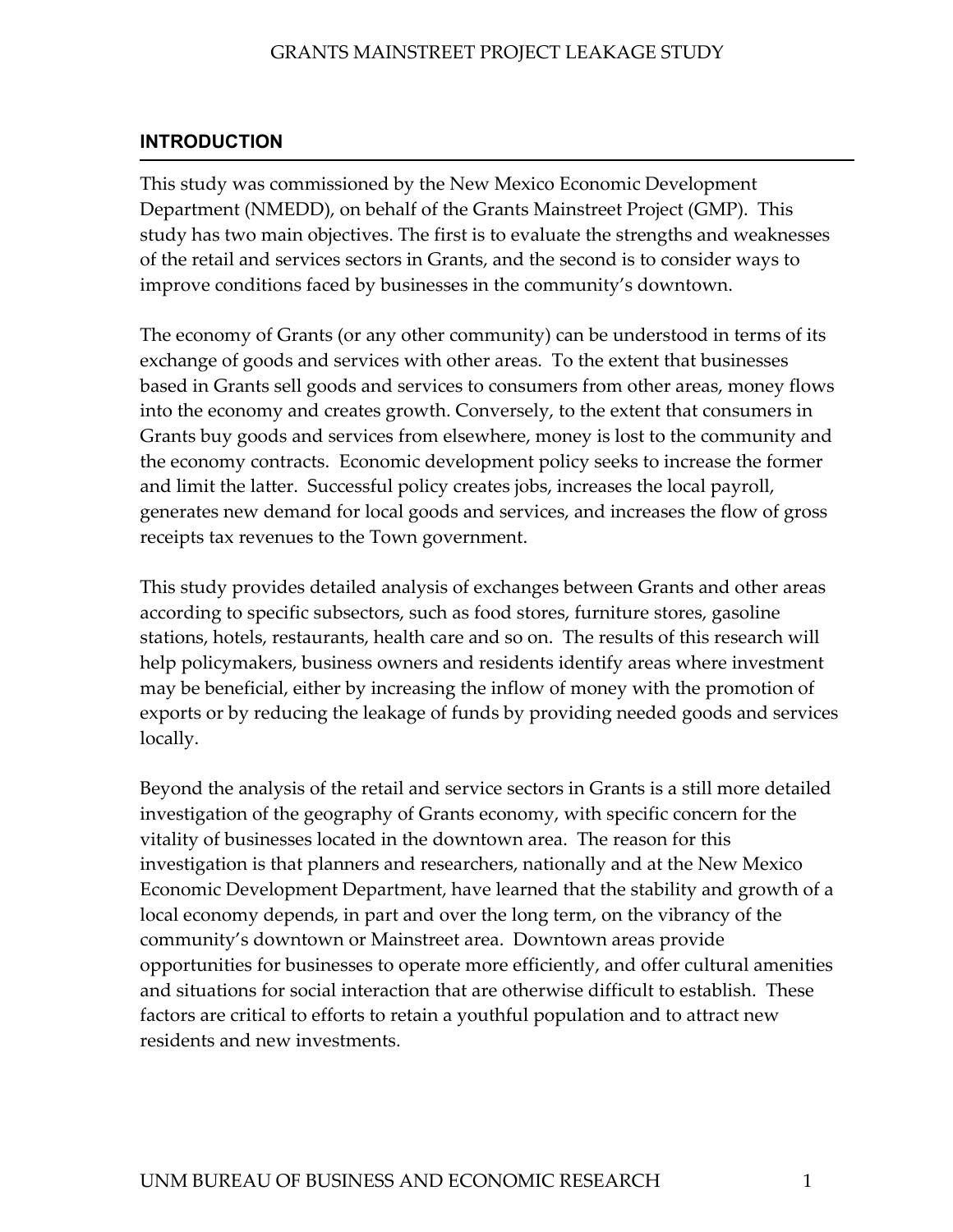<span id="page-10-0"></span>This report has four sections and two appendices. The first section is a general survey of Grants' economy. The second section is a detailed analysis of the Town's retail and service sectors, and the third section is an investigation of changes in the geography of retail and service businesses in Grants, with specific concern for conditions faced by businesses located downtown. The final section outlines policy measures that may serve to strengthen Grants' retail and service economies and enhance the development of the Town's center. Appendices include a discussion of methodology, and tables and documents relevant to this study.

## **GRANTS' ECONOMY**

 $\overline{a}$ 

The economy of Grants is stable but constrained by low wages. The average annual unemployment rate in Grants in 2003 was 5.8%, slightly lower than the State and national rates. Moreover, the increasing diversity of the town's economy resulting from the growth of the prison industry, Wal-Mart, Sky Casino, as well as a resumption of activities at Lee Ranch Coal Mine suggests that the unemployment rate will continue to be relatively stable and low in Grants.

In 2000, 26.1% of Grants employment was in service-related occupations, compared to 17% for the State of New Mexico and 14.9% for the U.S. as a whole. During the same year, fully 31.1% of Grants workers were employed by government, compared to 22.7% in New Mexico and 14.7% in the U.S. Conversely, just 61.3% of workers were employed by private businesses, well below the State level of 68.5% and the national level of 78.5%. The high rates of government lend stability to Grants' employment picture, but it also contributes to a low average earnings.

In general, jobs in Grants pay poorly and poverty is common. According the 2000 Census, the household median income in Grants was \$30,652, 11% below the State level and 27% below the national average. Furthermore, in Grants 19.4% of households live in poverty, well above the 14.5% rate for the State and more than twice the 9.2% national rate.

In 1999, gross taxable receipts of retail businesses in Grants were slightly over \$65 million, about 144% of the \$45 million that would be expected to be spent by residents of Grants based on statewide expenditure patterns. The remaining \$20 million were expenditures by persons living outside Grants, representing a net gain to the Grants' economy<sup>1</sup>.

<span id="page-10-1"></span><sup>&</sup>lt;sup>1</sup> See Methodology and Data in Appendix A for explanation of Pull Factors and methods for calculation of infusions and leakages.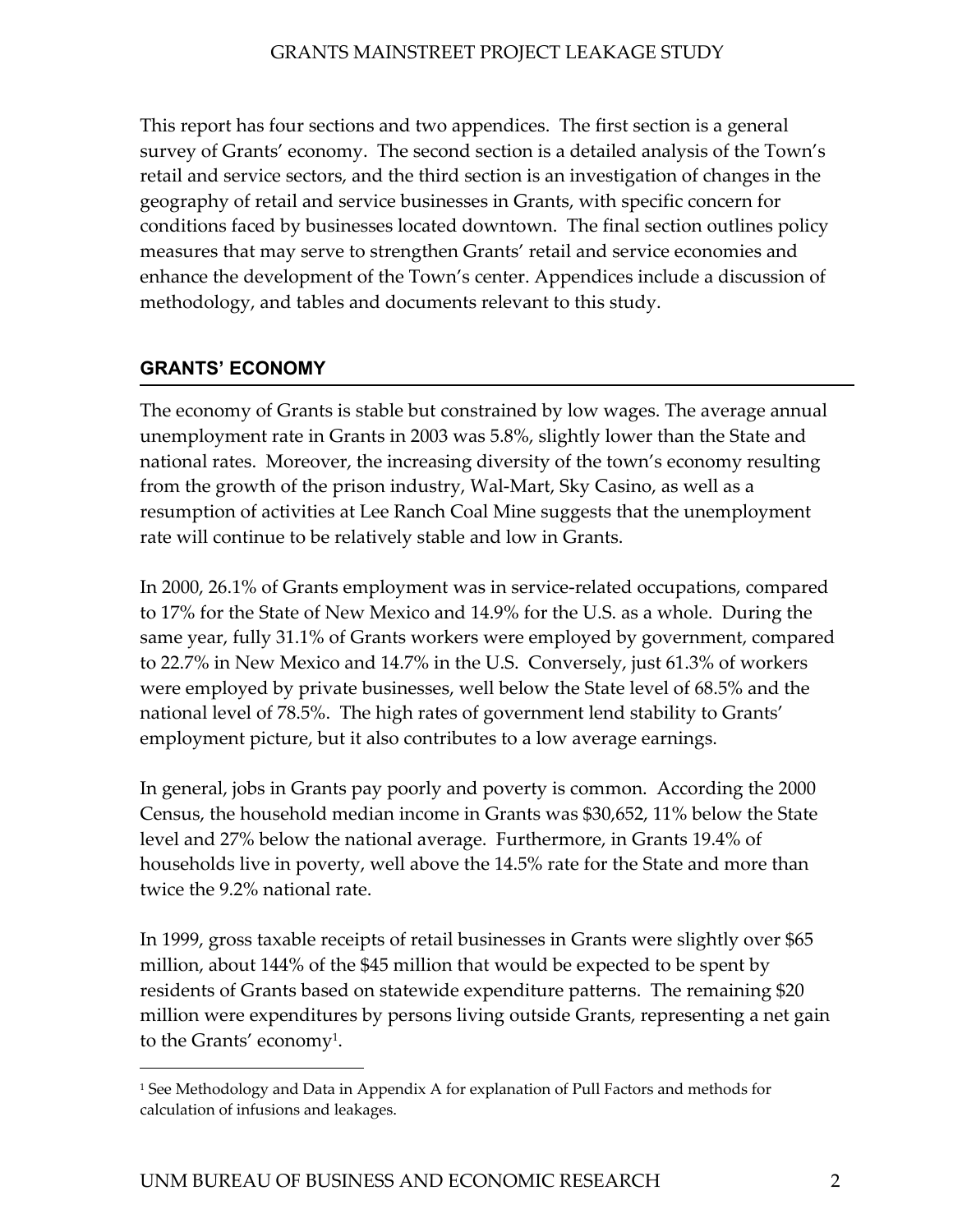## <span id="page-11-0"></span>**NET GAIN/LOSS OF GRANTS' RETAIL AND SERVICE SECTORS**

Table 1 provides a detailed account of net gain or loss of receipts for the retail and service industries, by subsector, for the year 1999, and changes in net contributions for the 10-year period 1989-99.

General merchandise stores, including Wal-Mart, drew \$11.4 million into Grants, 57% of the total net surplus generated by the retail sector. Restaurants and drinking establishments and food stores together contributed an additional \$8.9 million, representing most of the balance. Only furniture stores ran a significant deficit among retail subsectors.

During the period 1989-1999, the net contribution of retail to the local economy more than doubled in real terms (adjusted for inflation). Growth of the general merchandise subsector, particularly Wal-Mart<sup>2</sup>, was more than equal to the entire gain in retail sales, even offsetting losses in subsectors such as food stores liquor dispensers and furniture outlets. However, the figures included in this table over represent the actual contribution of general merchandising to retail growth in Grants. Insofar as Wal-Mart includes food and furniture sales, the decline in these categories and the growth of general merchandising more accurately reflects a shift in business from specialty food and furniture stores to Wal-Mart. If food and furniture sales remained unchanged over the 10-year period, the actual growth of general merchandising was \$15 million.

Receipts in the service sector in 1999 were nearly \$30 million, about 85% of the \$35.5 million that might expected to spent by Grants residents based on statewide expenditure patterns. Thus, services represent a leakage of about \$5.5 million in the Town's income. More than half of the loss was in the subsectors of business services and Healthcare<sup>3</sup>. Only the travel-related subsectors, including accommodations and amusements, contributed positively to Grants' economy.

-

<span id="page-11-1"></span><sup>2</sup> Wal-Mart opened for business in Grants in 1999 and by accounts has demonstrated continued growth in sales since that time.

<span id="page-11-2"></span><sup>&</sup>lt;sup>3</sup> Healthcare services are not taxed equally under New Mexico's gross receipts taxation system. Note, for example, differences between for-profit and non-for-profit healthcare providers. For this reason, gross receipts data is not a accurately represent the actual level of services provided by this sector.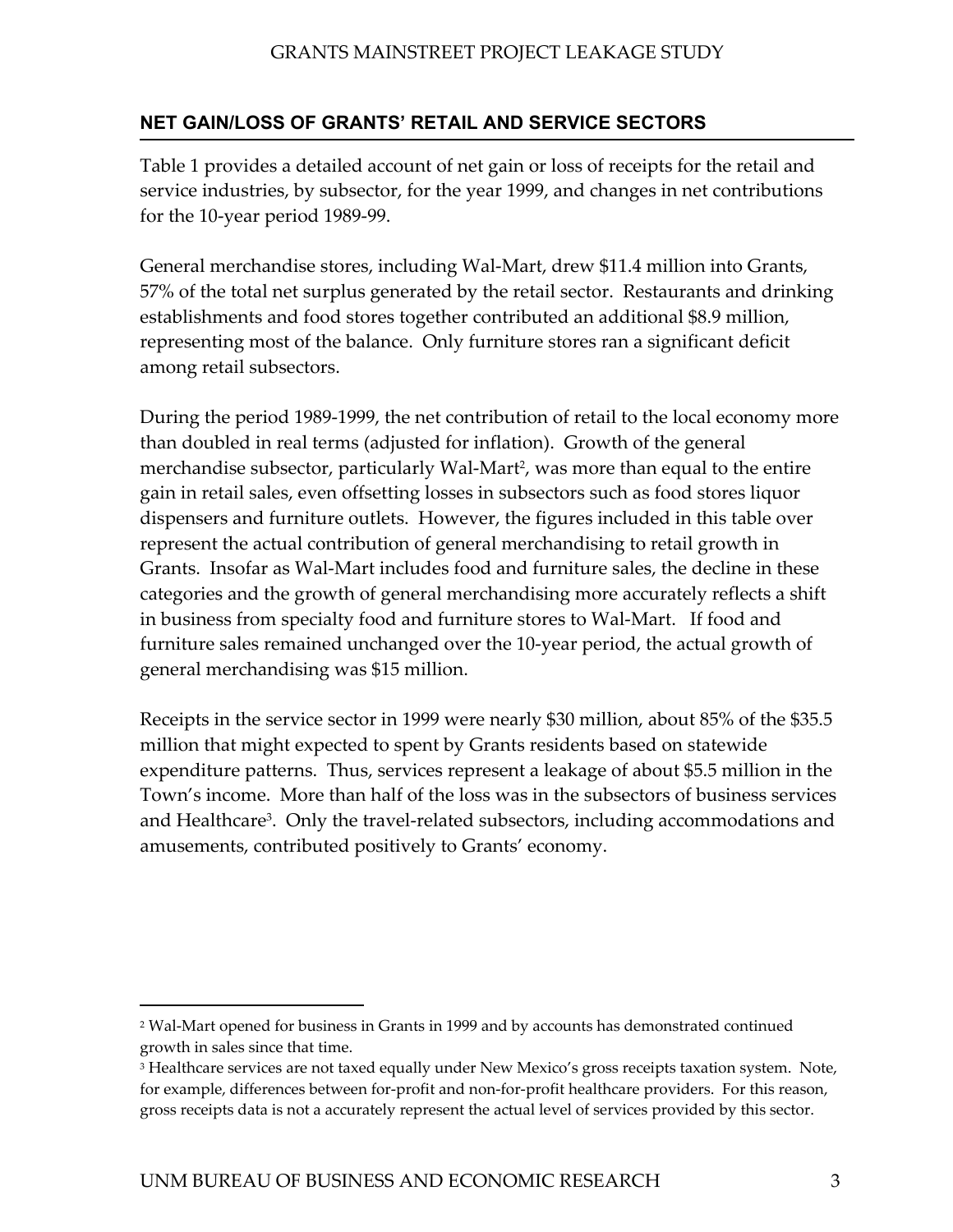## **TABLE 1 PULL FACTORS AND NET GAIN/LOSS FOR SELECT RETAIL & SERVICE SECTORS IN GRANTS**

|                                           | 1999   | 1989-1999     |               |
|-------------------------------------------|--------|---------------|---------------|
|                                           | Pull   | Net Gain/     |               |
|                                           | Factor | Loss          | <b>CHANGE</b> |
|                                           |        | $($ \$)       | $($ \$)       |
| <b>TOTAL RETAIL TRADE</b>                 | 144%   | 20,007,401    | 10,279,386    |
| <b>General Merchandise Stores</b>         | 149%   | 11,411,300    | 19,593,524    |
| <b>Retail Food Stores</b>                 | 153%   | 3,717,256     | (3,679,532)   |
| Motor Vehicle Dealers*                    | 239%   | 1,114,709     | 742,210       |
| Gasoline Service Stations*                | 278%   | 1,175,154     | 494,382       |
| Misc Vehicle and Auto Accessories         | 167%   | 837,050       | 498,868       |
| <b>Apparel and Accessory Stores</b>       | 93%    | (115, 312)    | 506,096       |
| <b>Furniture and Home Furnishings</b>     | 5%     | (1, 196, 833) | (695, 850)    |
| <b>Eating and Drinking Establishments</b> | 197%   | 5,158,193     | 1,739,307     |
| <b>Liquor Dispensors</b>                  | 109%   | 76,591        | (2,799,710)   |
| <b>TOTAL SERVICES</b>                     | 85%    | (5,488,915)   | 1,647,124     |
| <b>Hotels &amp; Motels</b>                | 179%   | 1,665,323     | (1,279,111)   |
| <b>Personal Services</b>                  | 83%    | (250, 602)    | (471, 512)    |
| <b>Misc Business Services</b>             | 73%    | (1,671,552)   | (1,822,093)   |
| <b>Auto Rental and Repair</b>             | 84%    | (321,001)     | 118,622       |
| <b>Misc Repair Services</b>               | 60%    | (236, 443)    | 209,102       |
| Amusements                                | 241%   | 546,477       | (411, 794)    |
| <b>Health Care</b>                        | 77%    | (1,259,014)   | (571, 890)    |
| <b>Misc Services</b>                      | 112%   | 1,179,694     | 3,986,377     |

Source: NM Taxation & Revenue Department; US Census Bureau. Calculations by BBER.

Columns do not sum to Totals because not all sectors are included.

**\*** Motor vechicles and gasoline are not taxed under New Mexico's gross receipts tax system. These categories include only other goods and services provided by Motor vechicle dealerships and gasoline stations.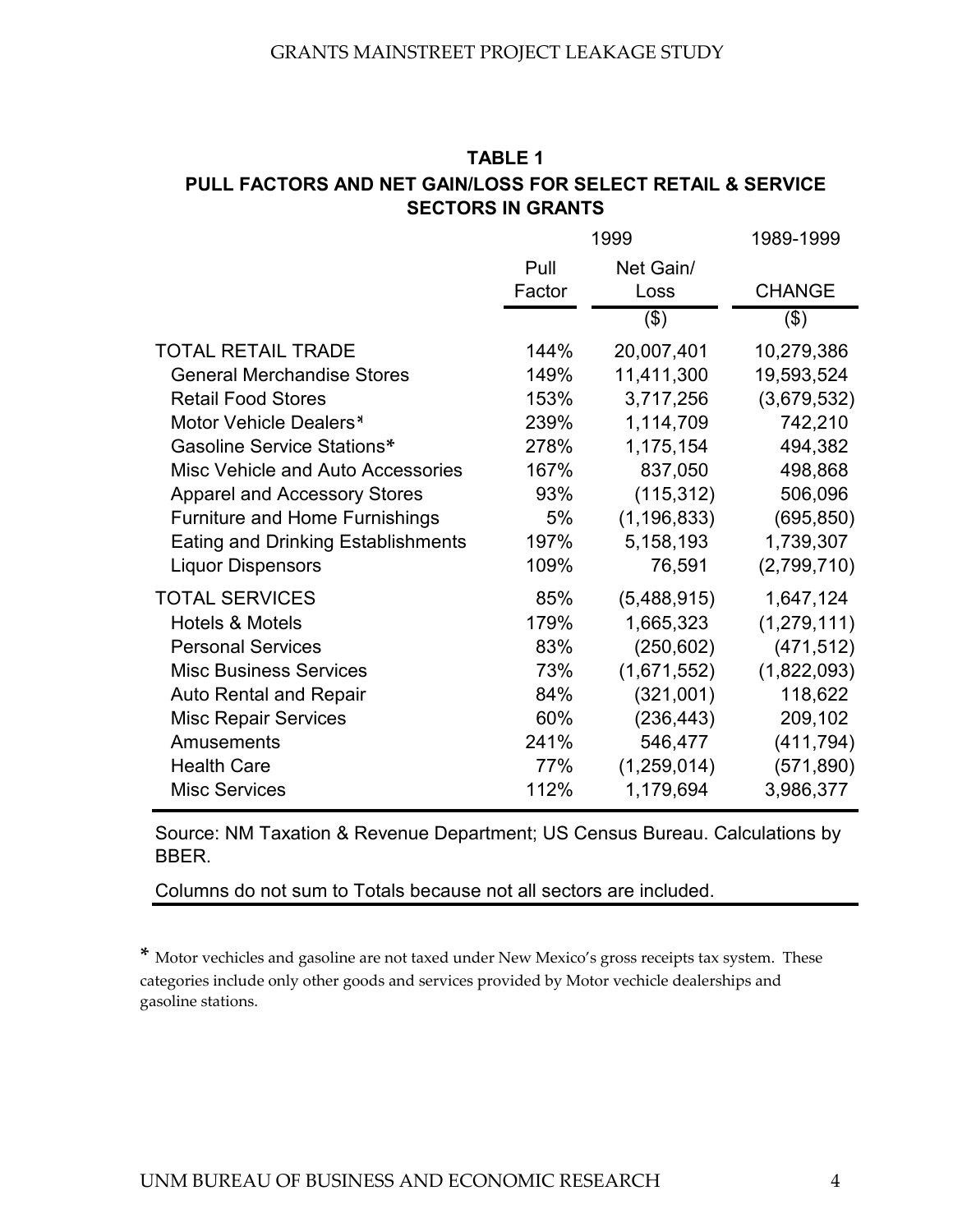<span id="page-13-0"></span> The performance of the service sector was a significant improvement compared to 1989. In that year, more than \$7.2 million leaked from the Grant' economy because of expenditures on out-of-town services by local residents. Nearly the entire gain was due to improvements among miscellaneous services<sup>4</sup>. This category went from a deficit of more than \$2.8 million to nearly \$1.2 million in surplus over the 10-year period. The gain in miscellaneous services offset a relative decline in activity among accommodations, business and personal<sup>5</sup> services, and Healthcare.

 The performance of Grants' economy in attracting and retaining revenues since 1999 cannot be directly compared to that of the 1989-1999 period because data on personal income for Grants is not available<sup>[6](#page-13-3)</sup>. However, examining receipts in relation to population (the location coefficient<sup>[7](#page-13-4)</sup>) can provide useful insights when income data is unavailable. During the period 2000-2002, the performance of the retail sector in attracting revenues improved, as the ratio of receipts of Grants' business to the community's population increased from 124% to 166% of the statewide ratio. The improvement among retailers was greatest in the large General Merchandise Stores subsector (again, Wal-Mart) and the smaller Auto accessories category (with the opening of AutoZone and Checkers in 2002).

Performance of service businesses slipped slightly, with the share of local expenditures at Grants-based service business declining 74% to 72%. Personal Services and Hotels & Motels improved modestly, while Business services declined rather substantially from 73% to 43%.

## **GEOGRAPHY OF RETAIL AND SERVICE BUSINESSES IN GRANTS**

The New Mexico Department of Labor 'Covered Employment' dataset provides monthly employment and quarterly wage data for individual business establishments during the period 1995-2003 (3rd quarter). This data makes possible

 $\overline{a}$ 

<span id="page-13-1"></span><sup>4</sup> The category of miscellaneous services appears to serve as an residual category for the New Mexico Department of Taxation and Revenue, and is not consistent in its composition over time. This category is useful in describing an upward trend among services, but nothing specific can be deduced from the growth in this category.

<span id="page-13-2"></span><sup>&</sup>lt;sup>5</sup> Personal services include laundry and cleaning services, beauty and barbershops, photographic services, tax preparations among others.

<span id="page-13-4"></span><span id="page-13-3"></span><sup>6</sup> As discussed in Appendix A, the above analysis of pull factors is based on the ratio of receipts for a given business to local income. Data on incomes is available from available only from the Decennial Census (1990 Census provides data for 1989; 2000 Census for 1999; etc.). Without information on income for the period since 1999, it is not possible to compute the inflow or outflow of revenues. 7 The location coefficient is also described in Appendix A.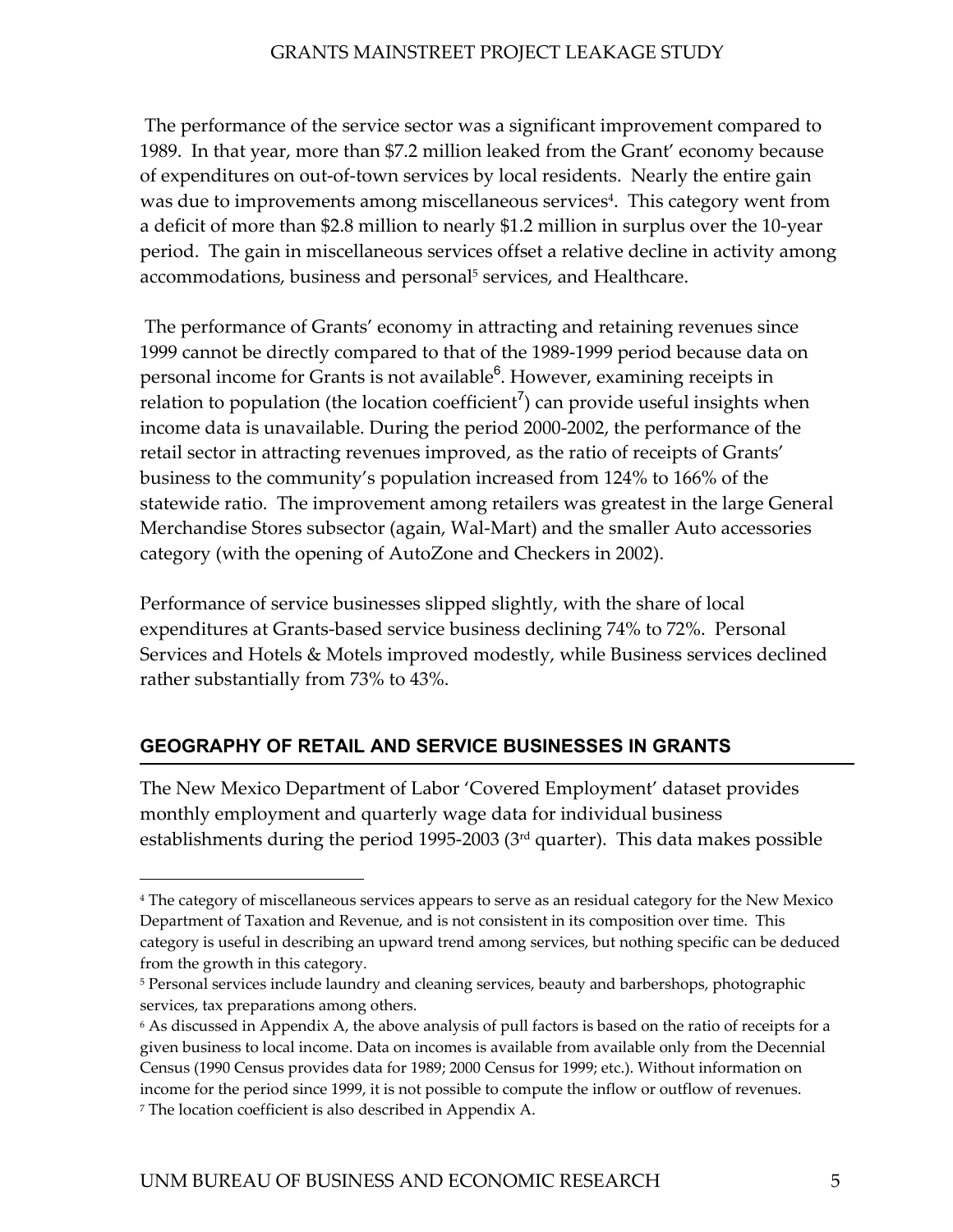an analysis of changes in retail and services on a fine geographical scale, comparing the performance of businesses located in different areas in the Town of Grants. For this analysis, the Town of Grants is divided into four geographical districts – Santa Fe Avenue, west from the bridge just east of Hanosh Motors; Exit 85, including all businesses east of the bridge to the Interstate overpass; North side, including First street and Roosevelt Avenue; and the remaining areas in Grants. Employment and wages are used as general indicators of the level of business activity because data on receipts is not available for individual establishments. The data are summarized in Charts 1 and 2. Chart 3 shows indices of average wages in the retail and service industries for the four geographical areas; the index value of 100% is the overall average for retail and service business in Grants.

The raw data pictured in Charts 1, 2 and 3 are shown in Appendix B, in Tables B.1, B.2 and B.3. In addition, charts on specific subsectors, including general merchandise stores, gasoline stations, hotels & motels, and restaurants & drinking places, are available in Appendix B. Four distinct patterns from an analysis of this data. First, retail and services businesses on Santa Fe Avenue west of the bridge have been in slow decline since at least 1995, well before the opening of the Wal-Mart near Exit 85. This is evident in the aggregate pattern shown in Charts 1 and 2, but is especially pronounced in the decline in employment and total wages at gasoline stations, restaurants & drinking places, and hotels & motels along Santa Fe Avenue east of the bridge.

Second, the area near Exit 85 has been growing rapidly. Given its proximity to the Interstate, it is not surprising that the area now dominates the hotel & motel trade, and is gaining a larger share of restaurant business. The Wal-Mart located near Exit t85 is the only significant General Merchandise retail business in Grants, and by itself, it is sufficient to explain the sharp rise employment and wages near Exit 85 in 1999. The presence of Wal-Mart further contributes to the growth of the area insofar as the outlet's customers may also do business at neighboring establishments. Wal-Mart encourages travelers to exit the Interstate, is a destination for shoppers from other parts of the County, and draws shoppers from the Town of Grants to the east end of Santa Fe Avenue. These shoppers buy gasoline, eat in nearby restaurants and may spend the night at a nearby motel. It is of note that interviews and other research suggest that the cost and limited availability of land near Wal-Mart may be the principal factor constraining further growth of the Exit 85 area.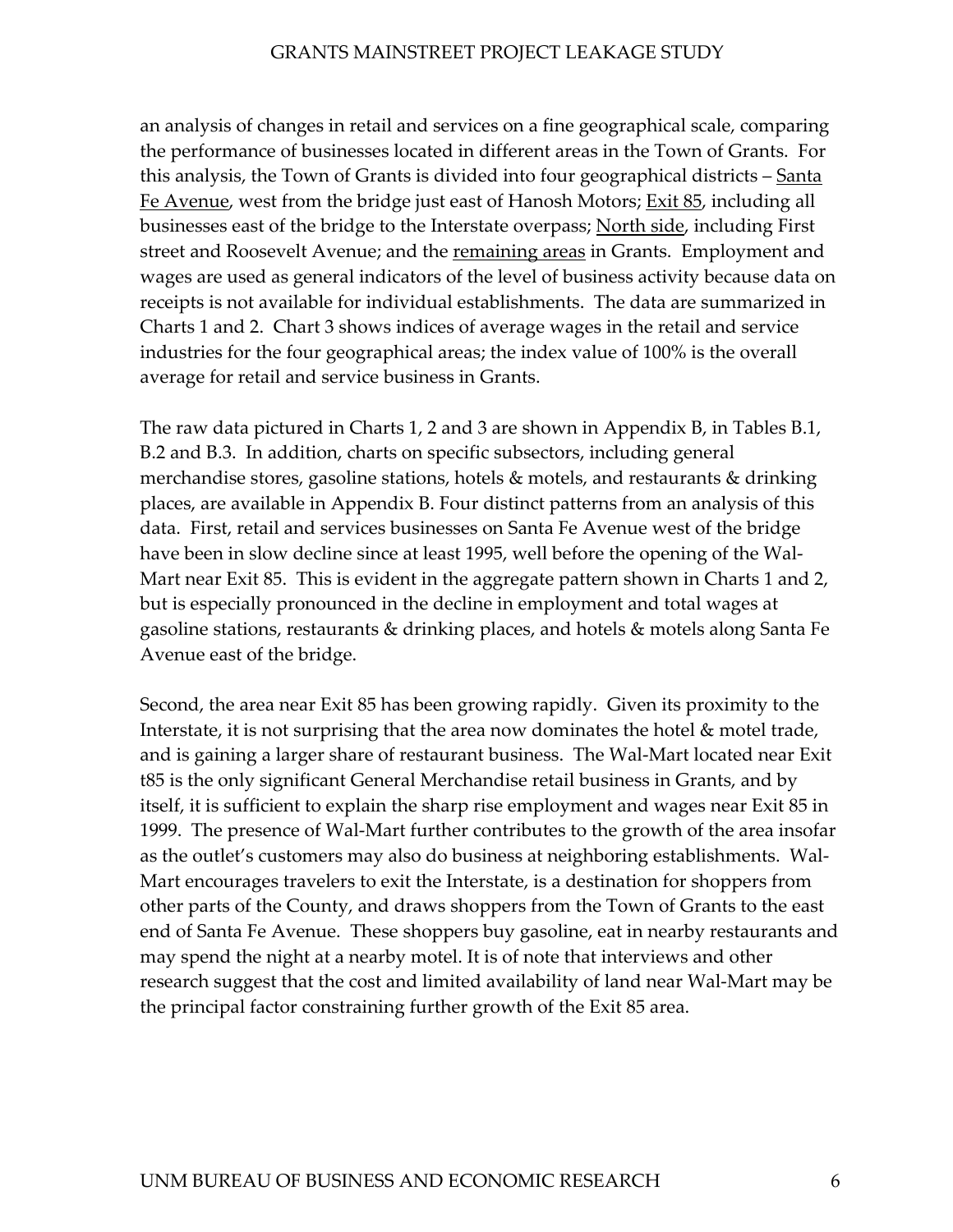

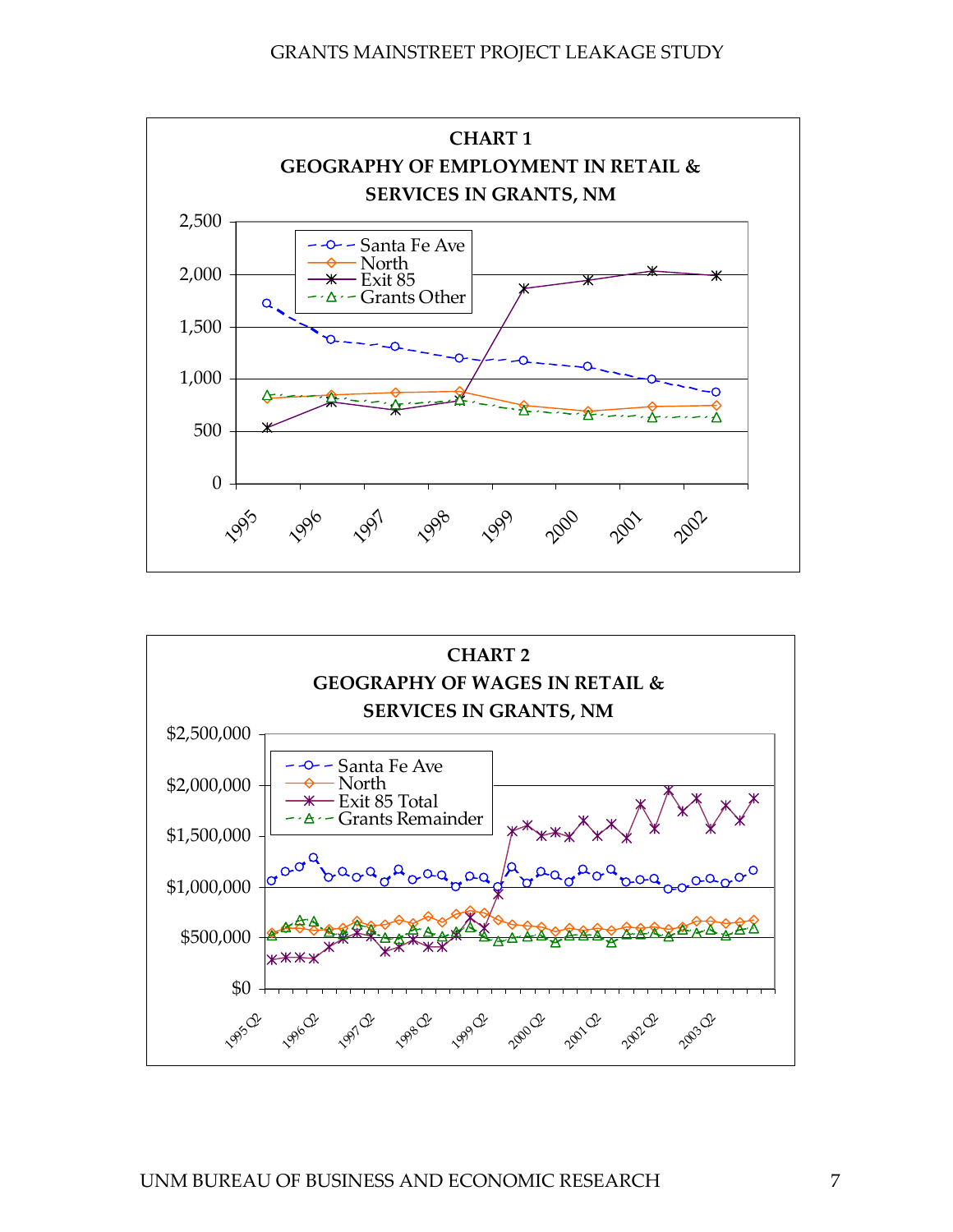

Third, businesses along 1<sup>st</sup> Street and Roosevelt has been more stable than those along the western length of Santa Fe Avenue, particularly in terms of employment as shown in Chart 1. One possible explanation for this is that businesses providing personal services to the nearby residents of Grants are concentrated in this area. In general, these businesses face less competition from the large retailer at the east end of Santa Fe Avenue. A second and related explanation is that there is a diverse grouping of businesses located along 1st Street and Roosevelt, making the area more stable in periods of recession and overall business slowdown. Notwithstanding these general observations, it is clear that the area north of Santa Fe Avenue was most directly impacted by the opening of Wal-Mart, particularly with the closing of Alco on 1st Street.

Fourth, as shown in Chart 3, average wages of businesses along Santa Fe Avenue are significantly higher and have been rising more rapidly than in all other areas of the Town, particularly those north of Santa Fe Avenue and in the remaining areas of Grants. There are two very distinct possible explanations for this. One is that businesses along Santa Fe Avenue west of the bridge, though declining in number and size, are engaged in higher value operations and the higher wages paid by area businesses reflect this pattern. A second possible explanation works in the opposite direction – businesses along Santa Fe Avenue more rigid in wage schedules and consequent higher prices result in declining employment. Without more detail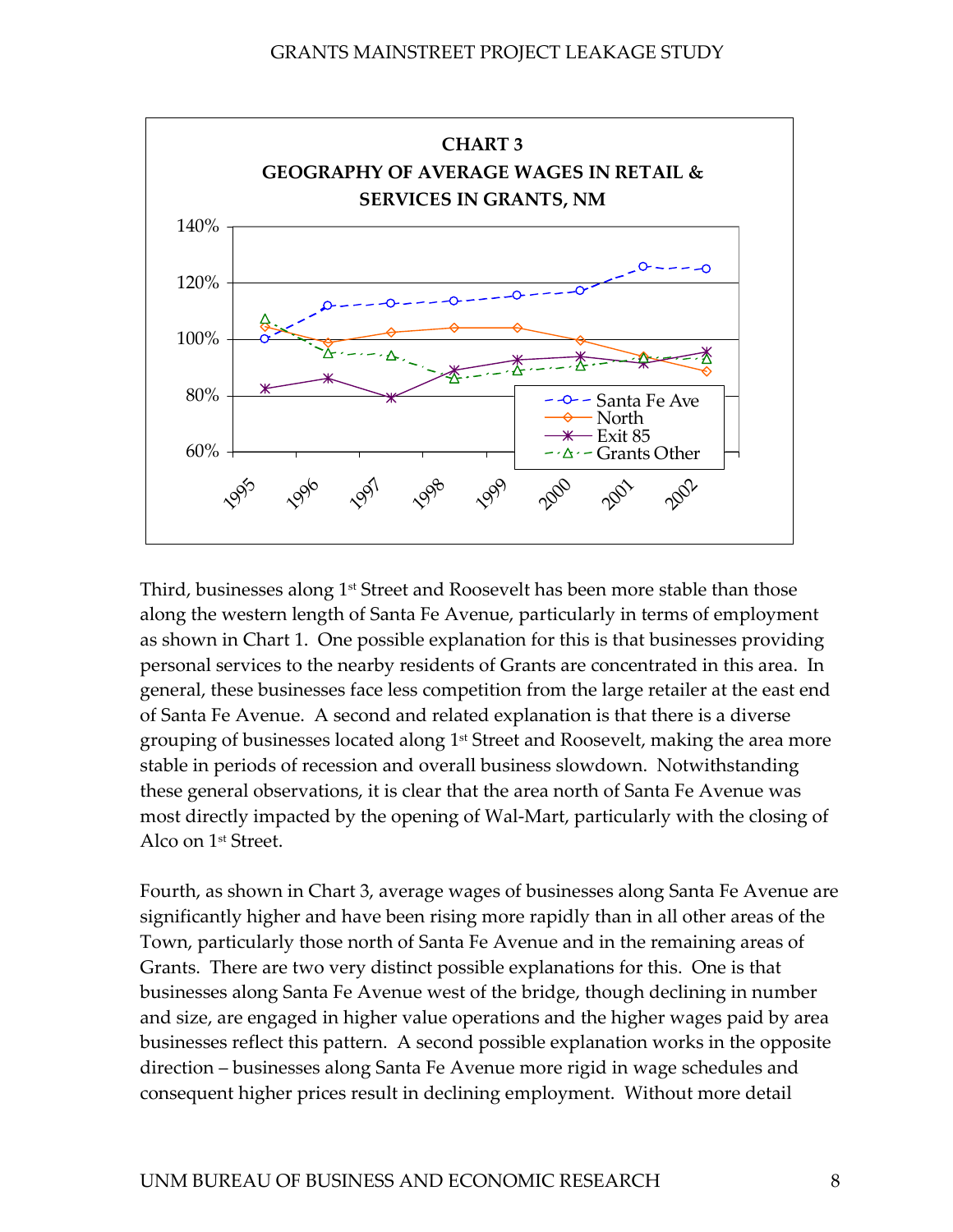<span id="page-17-0"></span>information on individual businesses, including prices and profitability, it is not possible to evaluate these competing explanations.

## **SURVEY RESULTS**

BBER conducted a survey of 111 shoppers in Grants during a two-week period during early August 2004. The survey asked where people obtained for various goods and services; what factors determined their shopping patterns; what new businesses that they would like to see in Grants; and demographic information. The survey and a summary of the responses are included in Appendices C and D. The data collected from the surveys help to explain the changing geography of retail and services in Grants and are suggestive of strategies that may be useful in strengthening the downtown business environment. The findings are discussed with reference to three principal shopping destinations – downtown, which includes Santa Fe Avenue and north as defined in previous section; Wal-Mart near Exit 85; and out-of-town shopping, with a focus on Albuquerque. Tables 2 and 3 summarize the results.

Downtown – Every person surveyed does business of some kind downtown, regardless of demographic characteristics such as income, education, sex, and place of residence. 37% of all goods and services covered in the survey were obtained downtown, more than any other area. Personal and professional services, repair services and restaurants are the most common reasons for people to do business downtown. Fully 84% of professional services and 67 of personal services are obtained downtown. Further, some people will do other business downtown (e.g. shopping for clothes, sporting goods, furniture) even when it may be cheaper and more convenient to do the same business elsewhere. This customer loyalty is significant.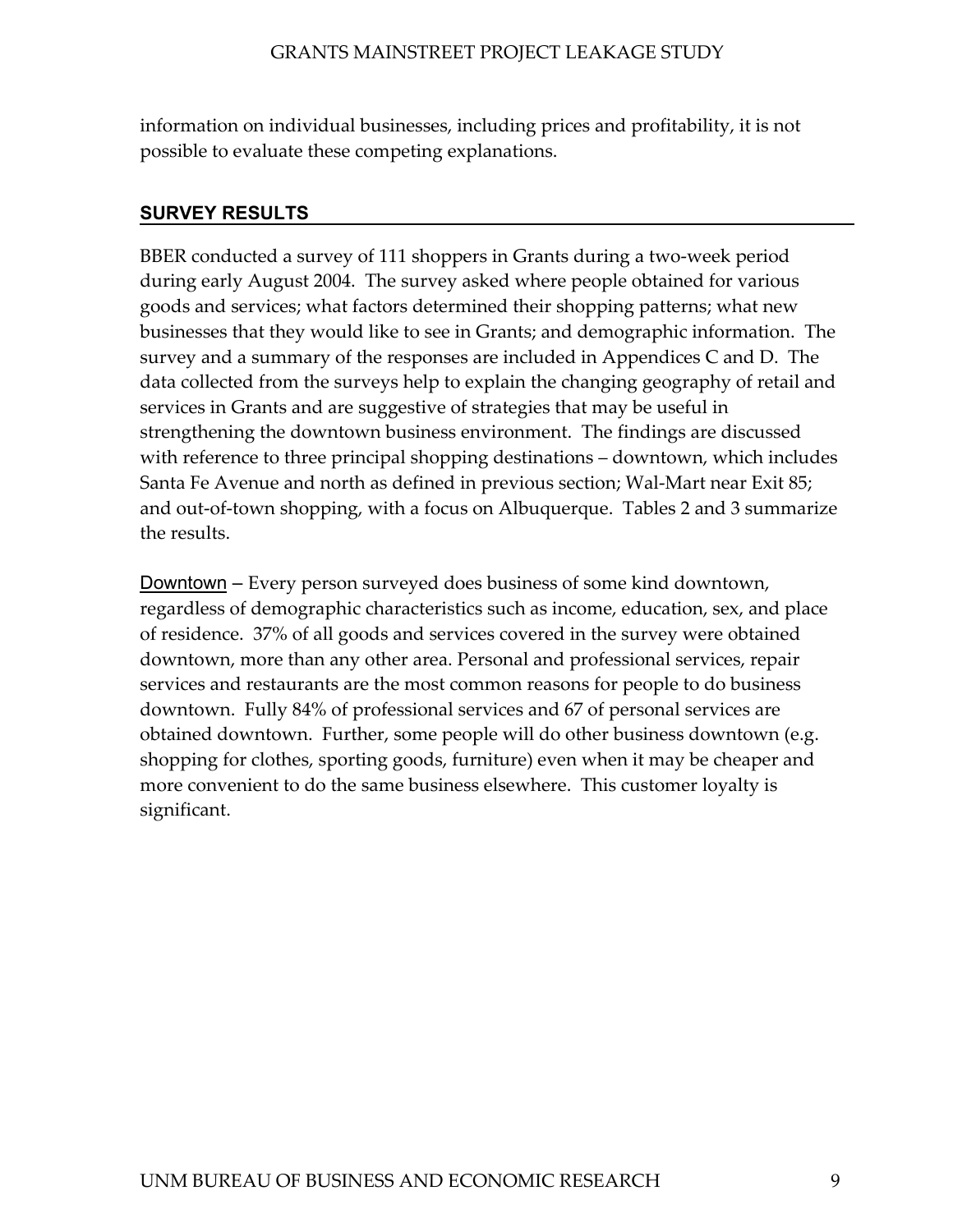|                          | Down-<br>town | Wal-<br>Mart   | Cibola<br>County | <b>ABQ</b>     | Mail/<br>Internet | Other |
|--------------------------|---------------|----------------|------------------|----------------|-------------------|-------|
|                          |               |                |                  |                |                   |       |
| Perishables              | 70            | 94             | 25               | $\overline{2}$ | 0                 | 16    |
|                          | 34%           | 45%            | 12%              | 1%             |                   | 8%    |
| Dry Goods                | 56            | 102            | 28               | 6              | $\mathbf 0$       | 16    |
|                          | 27%           | 49%            | 13%              | 3%             |                   | 8%    |
| Clothes                  | 22            | 72             | $\mathbf 0$      | 106            | $\overline{2}$    | 18    |
|                          | 10%           | 33%            |                  | 48%            | $1\%$             | 8%    |
| <b>CDs</b>               | 14            | 74             | $\mathbf 0$      | 65             | 24                | 38    |
|                          | 7%            | 34%            |                  | 30%            | 11%               | 18%   |
|                          | 126           | $\overline{2}$ | $\overline{4}$   | 54             | $\overline{4}$    | 24    |
| <b>Restaurants</b>       | 59%           | $1\%$          | 2%               | 25%            | 2%                | 11%   |
|                          | 20            | 42             | $\overline{0}$   | 99             | $\overline{2}$    | 42    |
| <b>Sporting Goods</b>    | 10%           | 20%            |                  | 48%            | $1\%$             | 20%   |
|                          | 36            | 11             | $\overline{0}$   | 132            | $\overline{0}$    | 30    |
| Furniture                | 17%           | 5%             |                  | 63%            |                   | 14%   |
|                          | 122           | 3              | 4                | 52             | $\overline{0}$    | 34    |
| <b>Repair Services</b>   | 57%           | 1%             | 2%               | 24%            |                   | 16%   |
|                          | 144           | 8              | 6                | 25             | $\overline{0}$    | 32    |
| <b>Personal Services</b> | 67%           | 4%             | 3%               | 12%            |                   | 15%   |
| Professional             | 184           | 3              | 1                | 17             | $\overline{0}$    | 14    |
| services                 | 84%           | $1\%$          |                  | 8%             |                   | 6%    |
|                          | 794           | 411            | 68               | 558            | 32                | 264   |
| <b>TOTAL</b>             | 37%           | 19%            | 3%               | 26%            | 2%                | 12%   |

**SURVEY RESULTS: Where do you obtain goods and services? TABLE 2**

UNM Bureau of Business and Economic Research, 2004

Wal-Mart – Again, virtually everyone (107 of 111 persons surveyed) does at least some shopping at Wal-Mart and in total 19% of all goods and services queried in the survey were obtained at Wal-Mart. However, despite the broad appeal of Wal-Mart, there are significant differences between those who shop frequently and those who shop infrequently at the Wal-Mart. Those who shop frequently tend to be from lowincome households, and the principal factors that shape their shopping decisions are price and selection, in that order. Frequent Wal-Mart shoppers are more likely to buy groceries and clothing items, whereas those who shop less frequently at Wal-Mart are more likely to do primary grocery and clothes shopping elsewhere. However, all Wal-Mart customers share the tendency to shop for a wide range of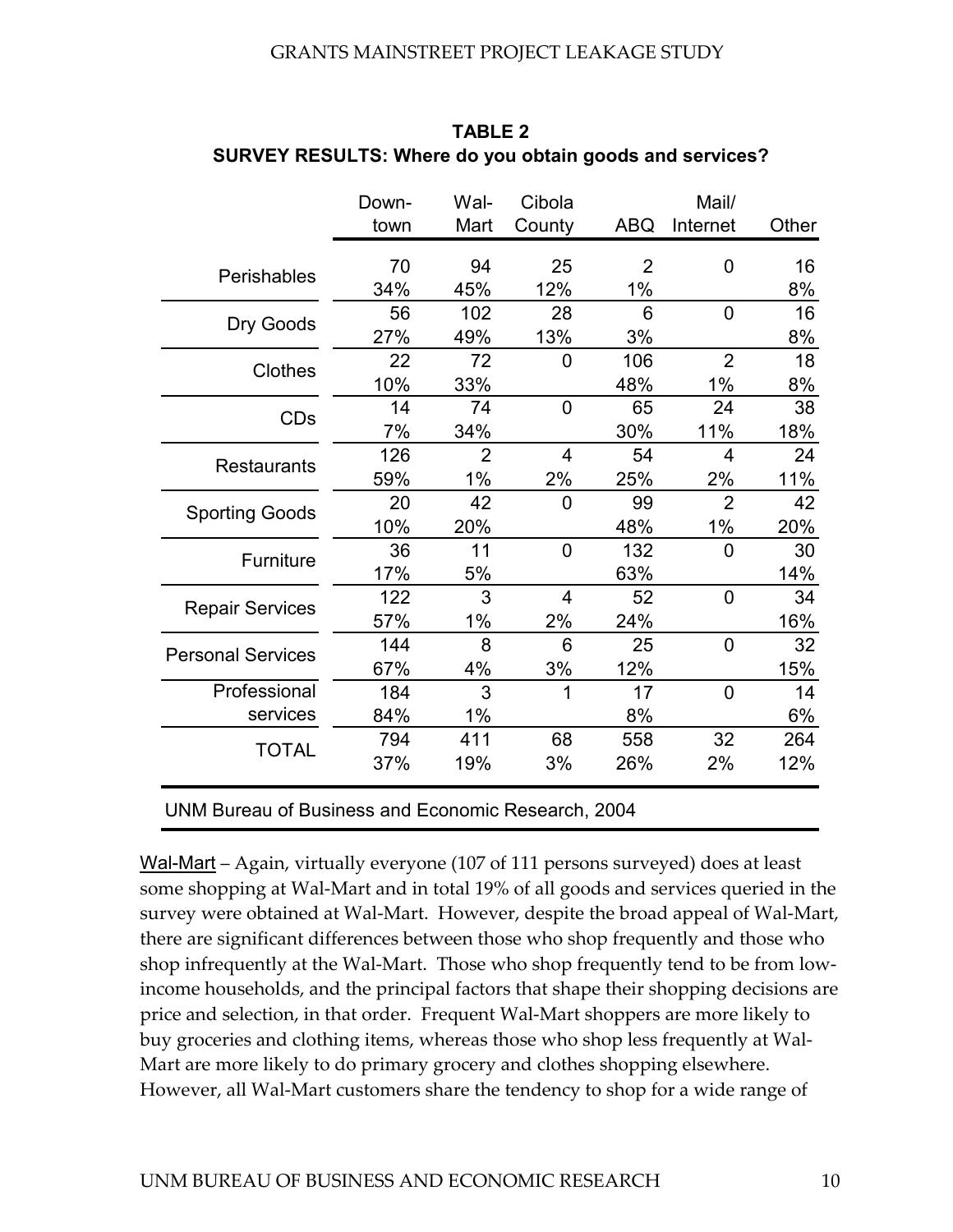goods when they do visit the store. In other words, whenever someone visits Wal-Mart s/he tends to shop for a wide range of goods, but those who are most budgetconscious make more frequent trips.

Another significant finding from the survey concerns changes in shopping behavior since the 1999 establishment of Wal-Mart. According to the survey, of those who acknowledge that their shopping patterns have changed over the past 5 years (69% of the total), 56% say that they have shifted their shopping from local stores to Wal-Mart while only 10% say that they shop less out-of-town in favor of Grants' Wal-Mart. Essentially, this suggests that Wal-Mart is getting more business from persons who used to shop elsewhere in Grants than people who shopped in Albuquerque<sup>8</sup>.

Albuquerque: More than 26% of all goods and services included in survey were obtained out-of-town, and the majority of those are obtained in Albuquerque. This share is second to downtown and about 25% more than at Wal-Mart (558 versus 411). In general, people tend to shop for big ticket items in Albuquerque, including clothes, furniture and household goods. 61 % of people who shop out-of-town say they do so because of selection is better or the product is not available in Grants; only 20% of the people identified price as the determining factor. As noted, the surveys suggest that out-of-town shopping has been largely unaffected by the opening of the Wal-Mart in Grants; indeed, almost twice as many people say that they have changed from shopping locally to out-of-town (18%) as those who say that they have changed from out-of-town shopping to the Grants' Wal-Mart (10%). The concerns discussed above apply in this case as well.

New Business Opportunities: BBER's surveys (and interviews) asked for suggestions for new businesses to be located in Grants. The most common suggestion among the surveys was a Home Depot/Lowe's hardware and home improvement store. In all likelihood, the consumer base of Grants is insufficient to support such a store, which carries an enormous inventory. The second most common suggestion was for a 'good quality', 'family-oriented' and/or 'American' restaurant, such as Applebees, Chili's or something similar. Other popular suggestions included a large drug store such as Walgreens, a furniture store, a men's clothing store, a multi-screen movie theatre, a business service and shipping center such as Mailboxes Etc, and a hunting supply store.

-

<span id="page-19-0"></span><sup>8</sup> This survey result seems to contradict analysis of the DOL covered employment data, as discussed in the preceding section. Charts 1 and 2 show no obvious decline in employment and wage payments among businesses located along Santa Fe Avenue and the northern area following the 1999 opening of Wal-Mart. The DOL data suggest that the 1999 boom near Exit 85 was captured from shoppers would previously did business outside of Grants, presumably in Albuquerque and Gallup.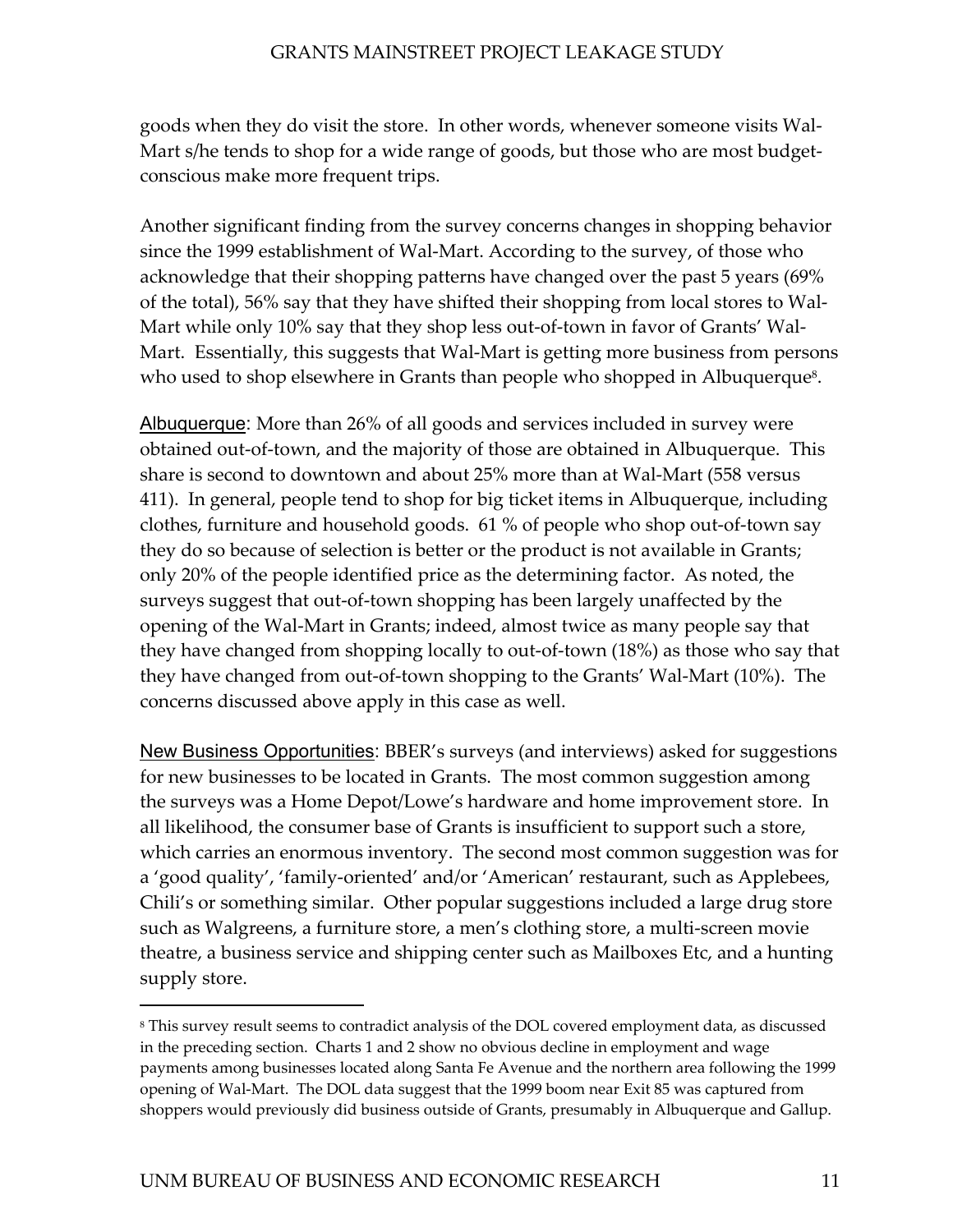| <b>TABLE 3</b>              |
|-----------------------------|
| <b>SURVEY RESULTS cont.</b> |

## Price 234% Proximity 15 7% Convenience 32 15% Quality 30 14% Selection 42 20% Customer Service 15 7%<br>Other 15 2% **What factors determine where you shop?**

Other 4 2%

### **Why do you choose to shop out of town?**

| Item NA in Grants       | 58 | 27%        |
|-------------------------|----|------------|
| <b>Better Selection</b> | 73 | 34%        |
| <b>Lower Price</b>      | 44 | <b>20%</b> |
| Reason to visit         | 31 | 14%        |
| Other                   | 8  | $1\%$      |
| Shop only in Grants     | 2  | 4%         |

## **How have your shopping patterns changed during the past 5 years?**

| Local to Wal-Mart       | 83 | 56% |
|-------------------------|----|-----|
| Wal-Mart to Local       | 14 | 9%  |
| Local to Out-of-town    | 26 | 18% |
| Out-of-town to Local    | 6  | 4%  |
| Out-of-town to Wal-Mart | 15 | 10% |
| Online                  | 4  | 3%  |
| No change               | 68 | 31% |

UNM Bureau of Business and Economic Research, 2004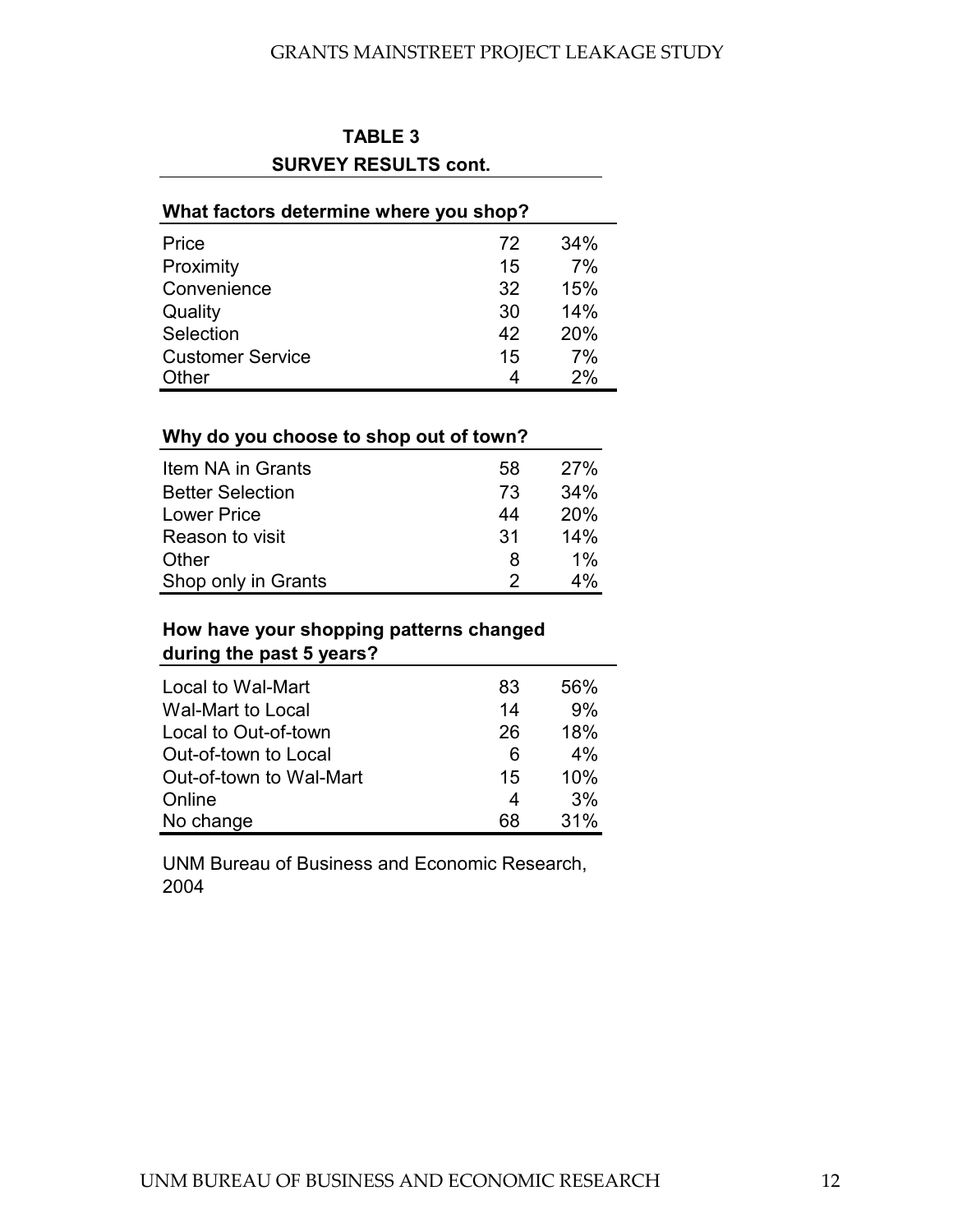## <span id="page-21-0"></span>**INTERVIEWS WITH BUSINESS AND COMMUNITY LEADERS**

Interviews were conducted with 18 business owners and community leaders during the final two weeks of August 2004. These interviews were designed to clarify questions raised by secondary and survey data, better understand the challenges faced by businesses located downtown, and to identify strategies that may available to the Grants Mainstreet Program in supporting their efforts. The most important insights generated by these interviews can be summarized in the following categories: what is working for downtown businesses; the challenges that downtown businesses face; the impact of Wal-Mart; and opportunities for strengthening the downtown business environment.

## What Is Working Downtown

- Without exception, every person interviewed stated that the local economy was on the mend following the difficult times that began with the closure of the uranium mines during the early-1980s. There was no consistent or persuasive reason for the recovery, except perhaps political factors and luck. Policy and local initiative could be explain the employment and tax benefits associated with the new prisons, the Wal-Mart, or the reopening of the coalmine. Nevertheless, there was a clear sense of hope that interviewees claim did not exist 10 years ago.
- Customer service is generally identified as the single most important factor in the success of a downtown business. For some, customer service meant knowing the customers and interacting with them in a friendly and personal manner; for others, it was a matter of differentiating a business from Wal-Mart; for still others, it meant identifying a niche and maintaining an inventory that was both mindful of what the competition had to offer and what the customers needed.
- Nearly everyone said that the downtown area was cleaner, more inviting and better maintained; nearly everyone acknowledged the role of the Grants Mainstreet Program in this regard.
- Most stated that the success of downtown businesses is supported by events that draw people to Grants and downtown. Mainstreet's Fire & Ice Rally and the Riverwalk are thought to be significant steps in the right direction, but more such features and events are needed.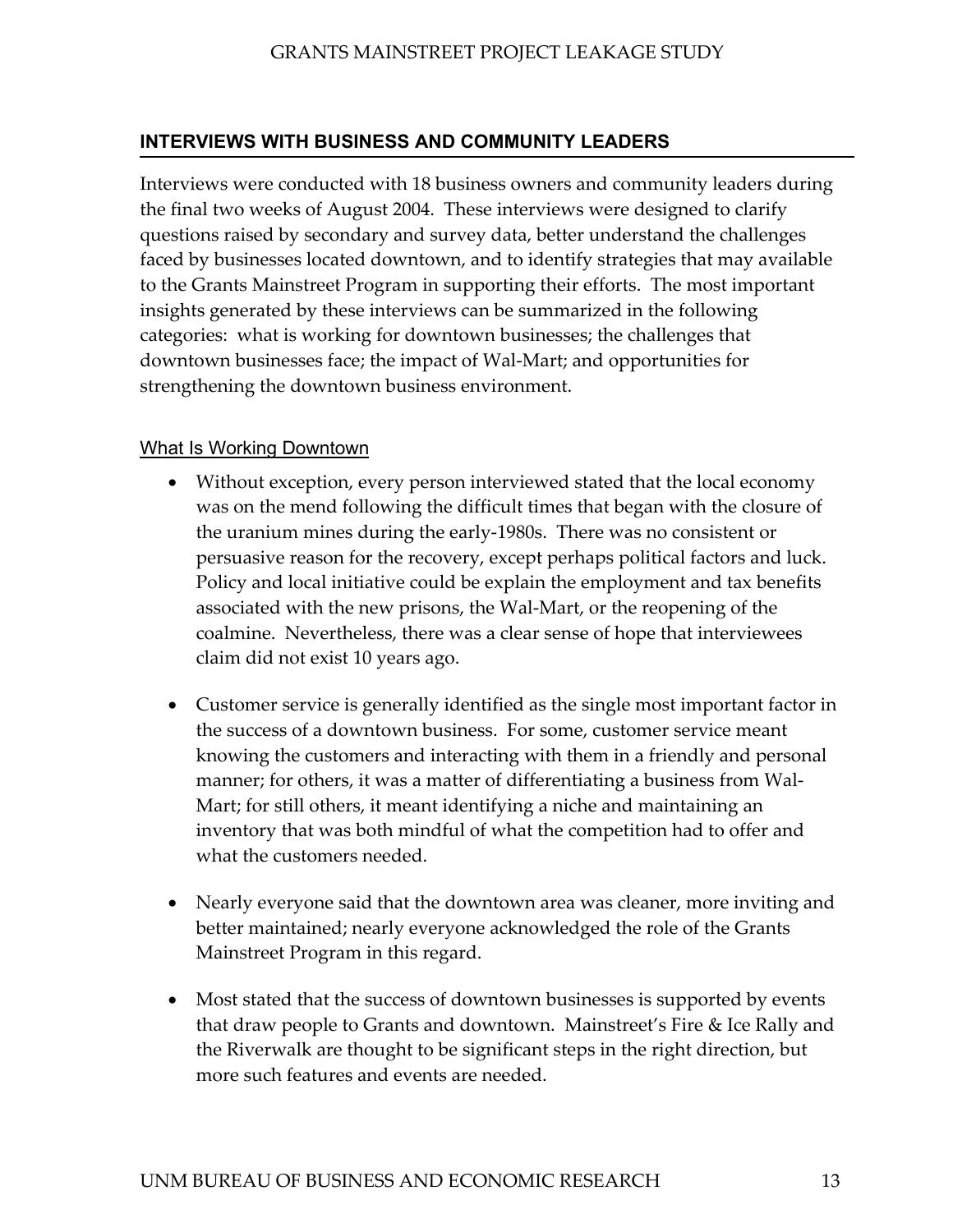## Challenges Faced by Downtown Businesses

- Many argued that the lack of foot traffic limited the prospects of downtown businesses. This is part of the history of Grants and with a four mile downtown for a city of less than 10,000, it is built into the landscape. In light of these facts, few felt that there was any realistic prospect of creating significant of foot traffic downtown. As one interviewee put it: "To succeed downtown, a business must be its own destination."
- Several business and community leaders suggested that the development of new businesses in Grants is hampered by limited cash reserves of startups and insufficient inventories, inadequate understanding of business accounting, and failure to understand the market (for example, starting businesses that compete directly with other successful businesses; specializing in markets that require a larger customer than can be found in Grants).
- Perhaps most significant argument concerns tapping into the Interstate market. With a traffic of nearly 20,000 per day, I-40 holds great promise for Grants. The east end of Santa Fe Avenue, near Exit 85, has prospered because of its success in attracting customers (aided by the presence of Wal-Mart). However, downtown has thus far failed to access into this potentially huge market. The central challenge facing downtown business development was succinctly summarized by one interviewee: "How do we get the people who get off at Exit 85 over the bridge, into downtown?"

## Impact of Wal-Mart

 $\overline{a}$ 

- Most felt that the impact of Wal-Mart on local business was overstated; at worst, Wal-Mart captured the potential growth but did not necessarily set the business back<sup>[9](#page-22-0)</sup>. Indeed, in the final analysis, most argued that the impact of Wal-Mart on local business environment was more positive than negative because it brought more people to Grants.
- Most felt that businesses led by capable managers can survive the price competition of the giant retailer by providing superior customer and employing creative merchandising. In some instances, businesses are advised to diversify the products and services that they provide, creating a more stable base to survive ups and downs and to generate the cash flow that is

<span id="page-22-0"></span><sup>9</sup> Sales numbers of this business showed steady growth during the years before the 1999 opening of Wal-Mart, but a flatting of sales after Wal-Mart's opening.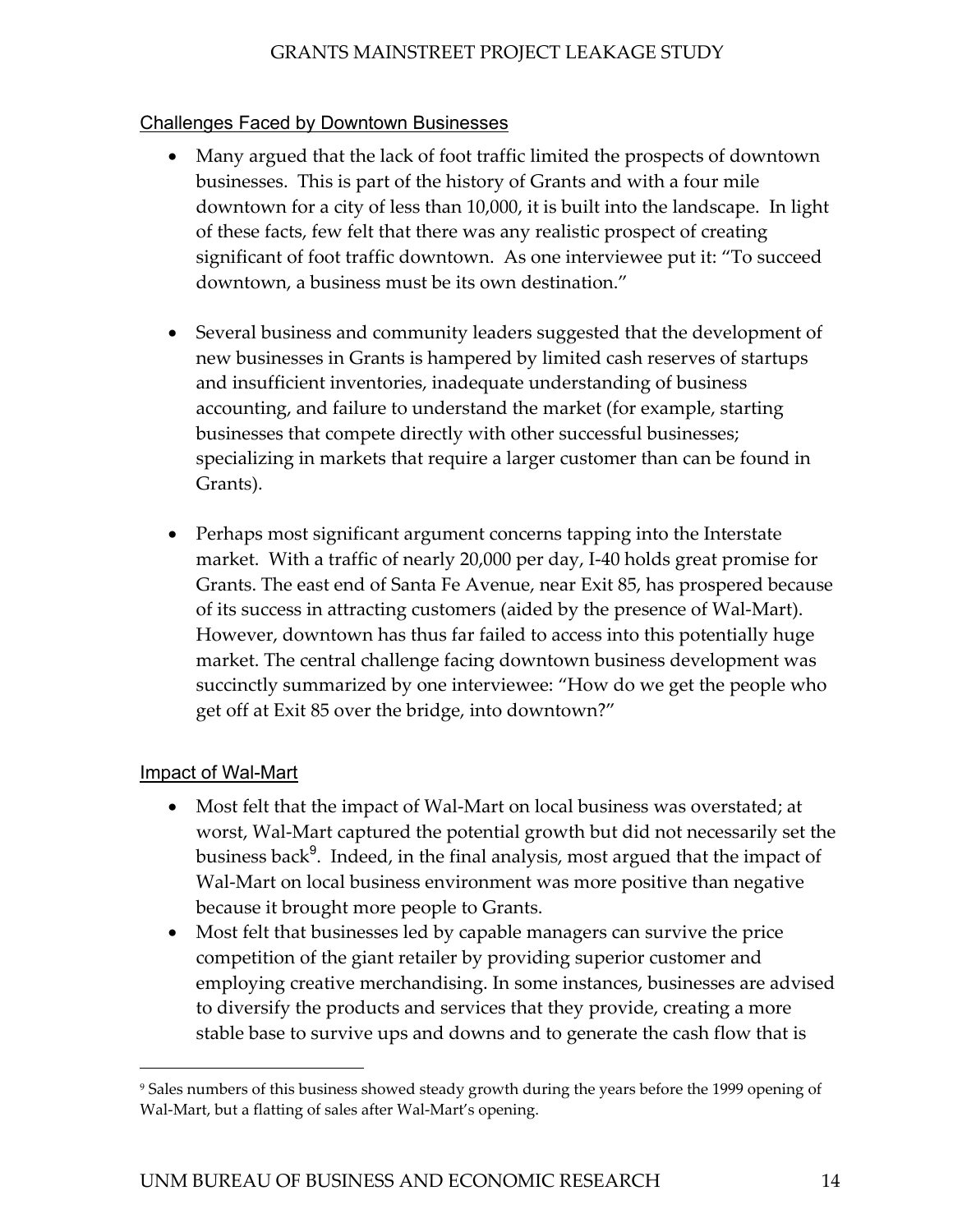necessary during early period of business development. In other instances, especially for better-established businesses, a retailer is advised to specialize in certain goods or services, sidestepping competition with Wal-Mart, which tends to offer a wide range of goods with relatively limited selection.

• Many argued that the businesses that have failed since the establishment of the Wal-Mart were marginal businesses from the outset, often run by owners either unwilling to take the necessary risks or without the necessary skills.

## Market Opportunities for New Downtown Businesses

- A strong argument was made that Grants has great potential to expand its business with the hunting community. By all accounts, the area is considered among the leading hunting sites in the U.S. Local private outfitters typically charge thousands of dollars for each licensed hunter and yet most the purchases by outfitters are made out-of-town. Discussions with officials from the Bureau of Land Management, the National Park Service and State Park Services indicate that nearly 40,000 person-days are spent by persons from out of town in recreation on public lands surrounding Grants (mainly Taylor Mountain and Zuni Mountains), and thousands more on nearby private land. At a minimum, 12-15,000 person-nights are spent in motels and hotels by these persons. The vast majority – three-quarters of these person-days and nights – are hunters who visit over a period of six months each year. This is a largely untapped market of visitors who are known to spend freely and locally for supplies.
- The hunting market should be approach from all angles. A downtown shop where hunters can acquire high-quality supply is needed; private outfitters should be encouraged to work with local suppliers; downtown events should be created to appeal to hunters during season; hotels and restaurants should coordinate efforts to appeal to hunters; and marketing campaign aimed at the hunting community should link community and businesses of Grants to already recognized nearby hunting opportunities.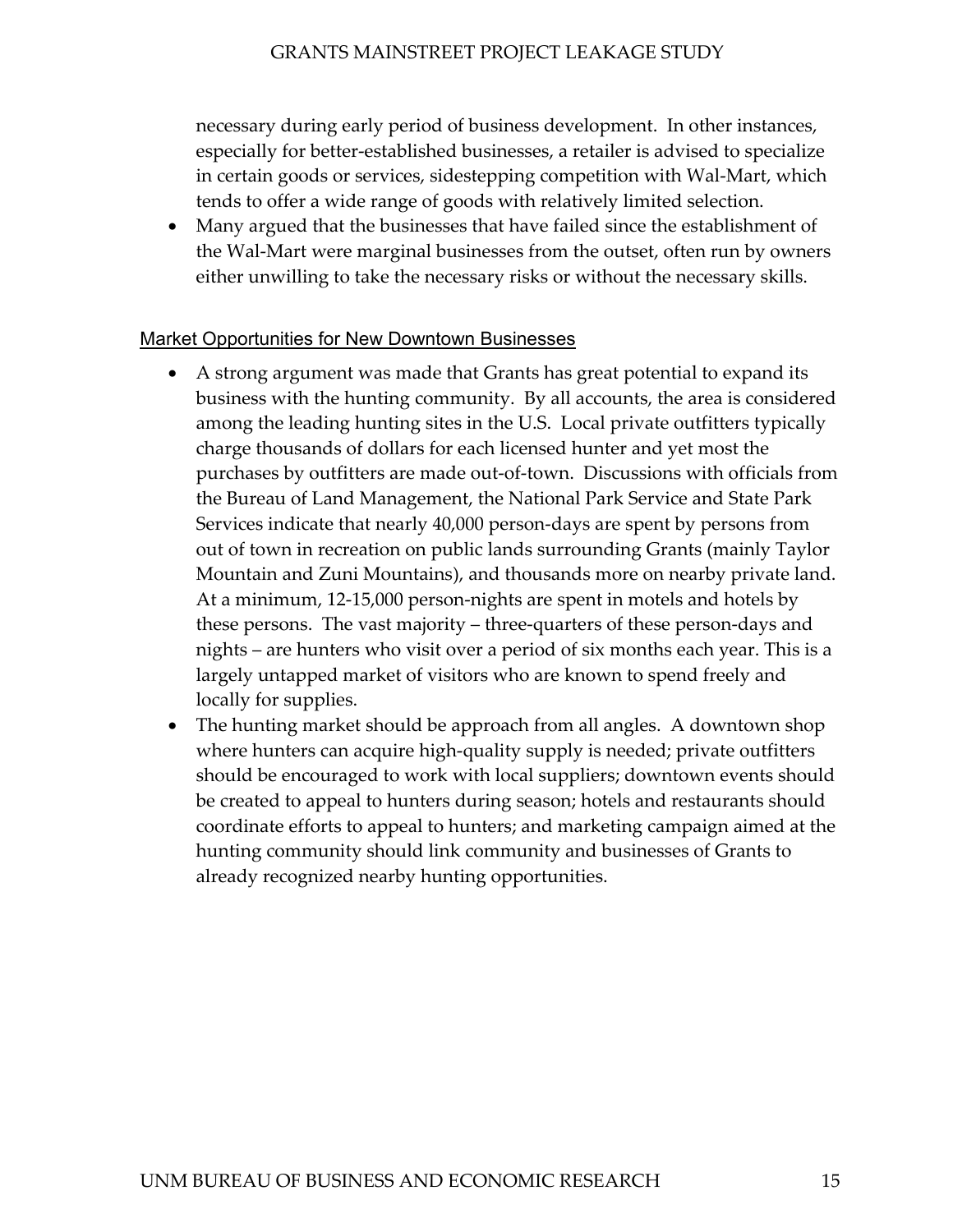## <span id="page-24-0"></span>**RATIONALE AND STRATEGIES FOR DEVELOPMENT OF GRANTS' MAINSTREET**

The retail and services, on balance, contribute positively to health of Grants' economy. On a net basis, they bring more dollars into the economy than leak out through expenditures by town residents in other areas. This suggests that retail and service businesses create more jobs, pay more wages and pay more gross receipts taxes than are lost by Grants in competition with other areas. The success of Wal-Mart in attracting shoppers from the County and the Interstate and, to a lesser degree, encouraging Grants residents to spend their money in-town, accounts for much of the surplus.

However, this good news should not obscure other aspects of the story. Chart 4 is a map of Grants, with the largest new employers highlighted. As this map shows, economic growth in Grants over the past decade has been almost entirely in areas peripheral to the downtown area. Today, the largest employers in the Grants area, all established in the 10 to 15 years, are located outside the town's center. These include the prisons, Sky City Casino, Lee Ranch Coal Mine, and Wal-Mart. Moreover, with the opening of Wal-Mart and new restaurants and hotels at the eastern end of Santa Fe Avenue, the majority of retail and service business occurs outside the Town's center.

Over the past decade or more, planners have begun identified signs of a shift in thinking about community-based economic development. Increasingly, communities are moving away from a model that depends on attracting large employers with tax and other incentives (the so-called "Chasing Smokestacks model") in favor of a model that encourages the growth of smaller, locally owned businesses (so-called "Homegrown Development"). The argument is that large employers that are the target of the first strategy tend to remain only as long as the incentives are in place; are reluctant to make investments in a community that require years to bear fruit; too often hire skilled, better paid employees from outside the area; and send profits to shareholders that do not live in the community. By contrast, "homegrown businesses" are more likely to employ local workers and resources, make longer-term investments, reinvest profits locally, act from a sense of ownership and community involvement, and remain in town as the business expands.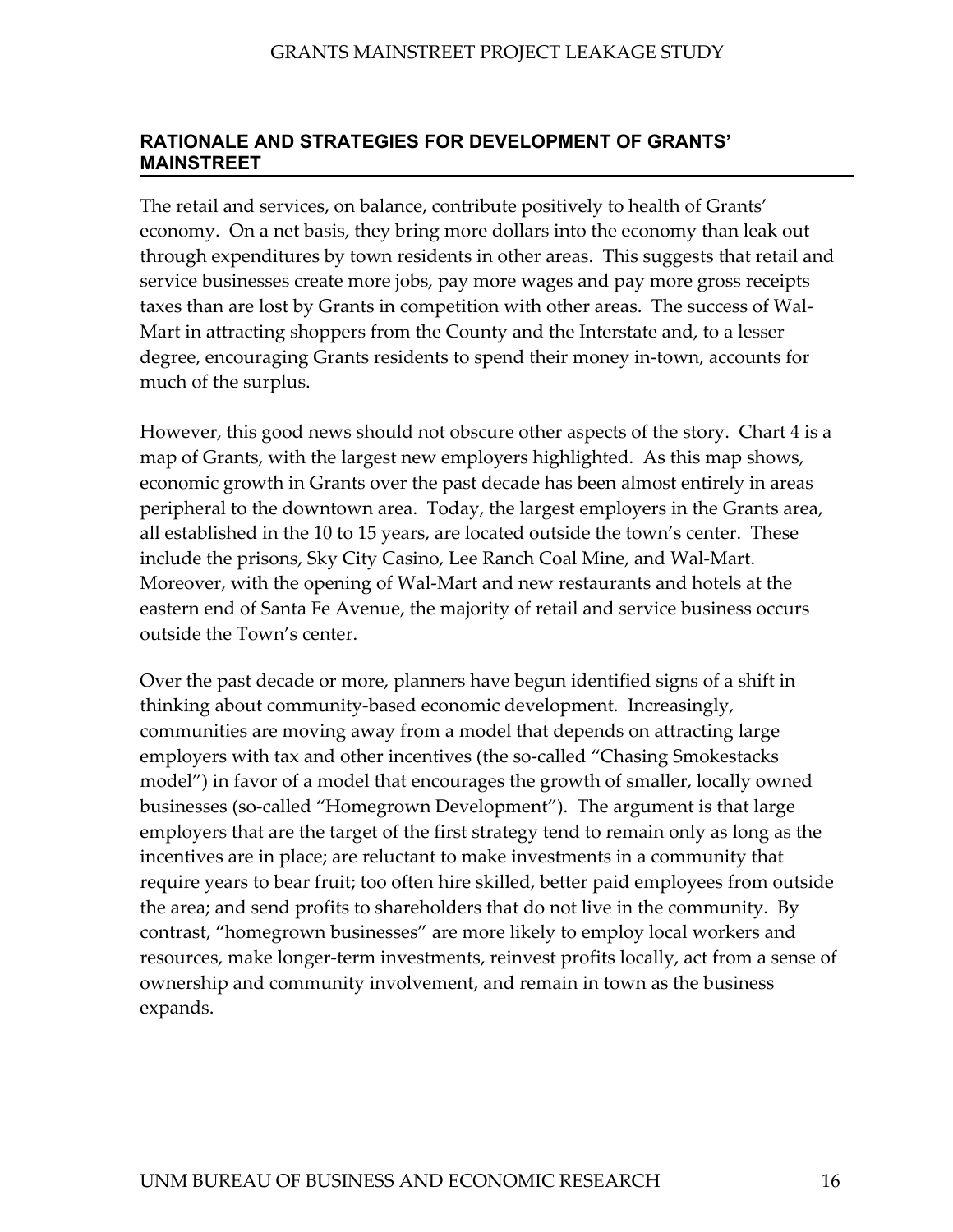

**CHART 4: MAP OF GRANTS WITH NEW EMPLOYERS** 

As the "homegrown" model of community development has taken hold, communities also have gained a renewed appreciation for the importance of a vibrant downtown. A strong downtown provides a "sense of place" that is important to a community's identity and pride, and it helps to create a sense of community ownership. A vibrant downtown also offers "quality of life" benefits that are important in retaining a community's younger population and attracting new community members. Furthermore, a well integrated downtown provides efficiencies that are essential to creative and highly productive economic activities such as business and financial services, advertising and media, technology development and application. Similarly, a strong downtown allows for the development of more specialized retail outlets, thus enabling a community to retain a greater share of its retail and service dollars. This is especially important in smaller communities, where expensive-to-develop commercial malls and 'big-box' strips are not economical.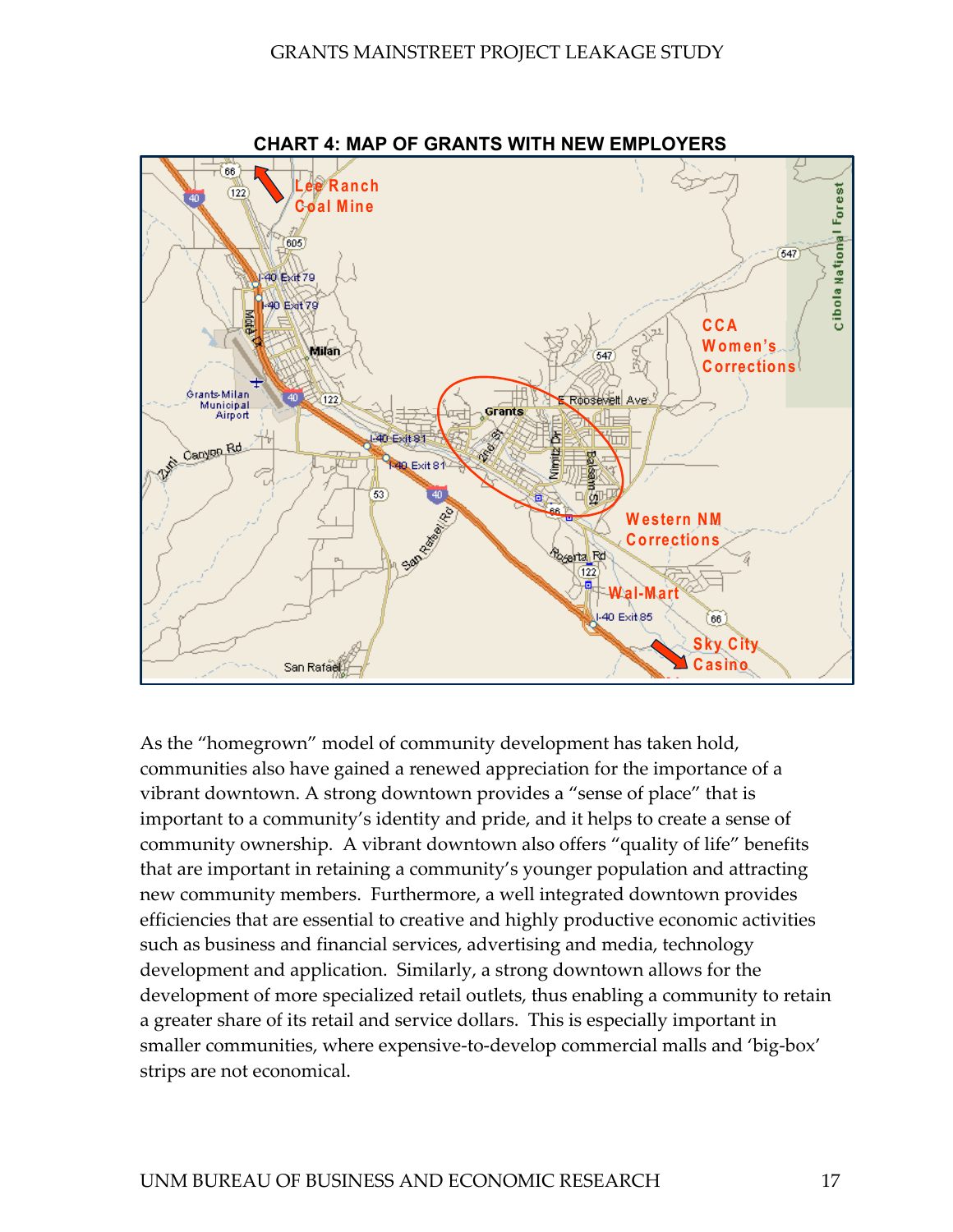The challenge of revitalizing the downtown area is beyond the capacity of individual businesses. Success depends on public-private partnerships. Individual businesses must assume responsibility to make their space attractive, to identify an appropriate market niche, to manage finances effectively, and join to put forth a coherent and pervasive vision of prosperous environment. But there is also a role for the public sector in performing functions that no individual business would find profitable. Improving the public space, creating events and attractions that draw people to area, advertising to make visitors aware of the public and commercial opportunities that can found downtown, providing support for entrepreneurs looking to establish new businesses, coordinating efforts among individual business to create synergies or economies of scale that can enhance the efficiency of all businesses are among the roles that the public must assume. This need not require the creation of a new public bureaucracy; these functions can be assumed by nonprofit groups with funding provided by the public sector.

The difficulty that many communities face in implementing community economic development and downtown initiatives is that high unemployment and budgetary pressures require 'quick fixes' that large employer recruitment strategies can offer. In other words, communities are often forced to resolve short-term problems at the expense of longer-term strategy. It is significant that at present Grants does not face this dilemma. Low unemployment and a growing stream of gross receipts revenues afford the Town a unique opportunity to invest in strategies that could bring about long-term development.

Specific initiatives that may be effective in creating a more vibrant and betterintegrated downtown in Grants, all involving public-private partnership, including the following:

- Advertise the attractions and businesses of downtown Grants to people whose only experience of Grants is Exit 85. This effort could include a billboard along Santa Fe Avenue east of the bridge and near the area's motels and restaurants and brochures distributed at service stations and motels near Exit 85. Radio advertisements that reach travelers on the Interstate, particularly in the early evening, may also help.
- Create downtown events and features that are attractive to Grants residents, residents of Cibola County who visit the town infrequently or only to shop that the eastern end of Santa Fe Avenue, and those spending the night off the highway in motels near Exit 85. These events could capitalize on the availability of attractive and too rarely used downtown public space that is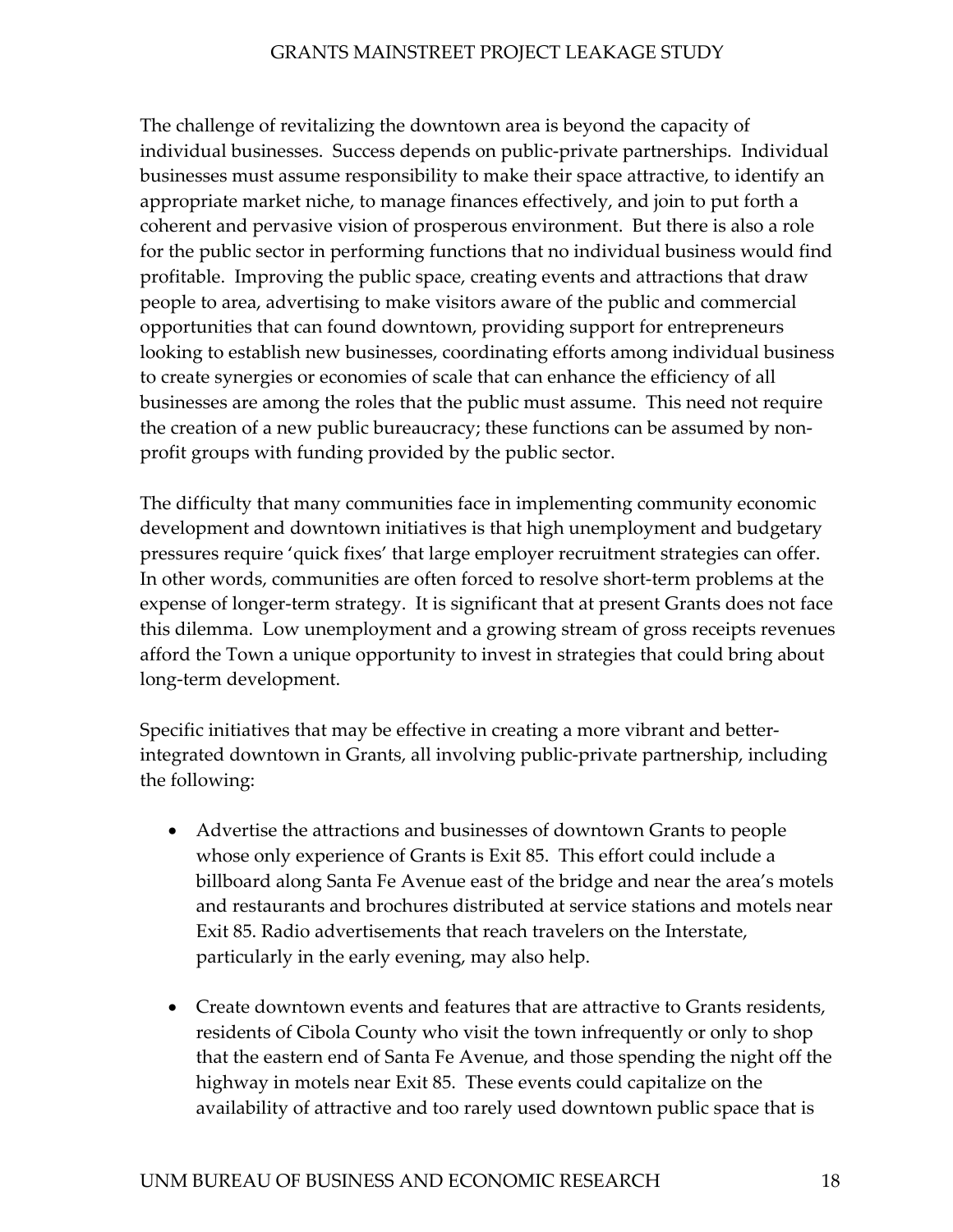relatively close to a large number of businesses. These events could be used to build community, strengthening bonds between residents and businesses in Grants and Cibola County. Such events would also encourage the development of a shared and equitable marketing strategy among the businesses that find head-to-head competition with Wal-Mart difficult. Downtown businesses should take an active role in planning these events to ensure that the events meet the needs and conditions of local businesses, and to encourage these businesses to remain open during the events. Grants Mainstreet Project, or some other public group, should consider a role as a catalyst for such efforts.

- Encourage public agencies to make purchases and acquisitions from local businesses in Grants. Interviews indicated that in many cases public agencies either do not solicit bids or solicit bids in a manner that it unfavorable to local businesses; that public agencies often reject competitive bids from local businesses in favor of better established out-of-town vendors, particularly from Albuquerque; and/or use local businesses to gather information and maintain equipment without offering adequate compensation. This is very significant because a large percentage of the area's revenues originate in the public sector, including land management agencies (BLM, NPS), schools, BIA, and Town and County government. •
- Create initiatives to target hunters who visit Cibola County work with private outfitters to provide supplies; establish events and facilities in downtown Grants that are attractive to hunters; advertise in appropriate outlets. This is discussed in detail in the previous section.
- Improve the support given to local businesses, particularly during period of business formation. For instance, while publicly subsidized loans already exist (e.g. Northwest New Mexico Community Development Corporation), few entrepreneurs are aware of these programs. Likewise, while technical assistance that is often required by young businesses, such as accounting, market analysis, or business plan development, is available in Grants (e.g. Small Business Development Center at NMSU, Grants), interviews conducted for this study indicate that very few persons interested in starting businesses are aware of such services. This, in turn, impedes access to financial support. In addition to services to support start-up businesses, downtown businesses also require support in developing strategies to remain competitive in an environment where Wal-Mart and other large retailers are able to offer low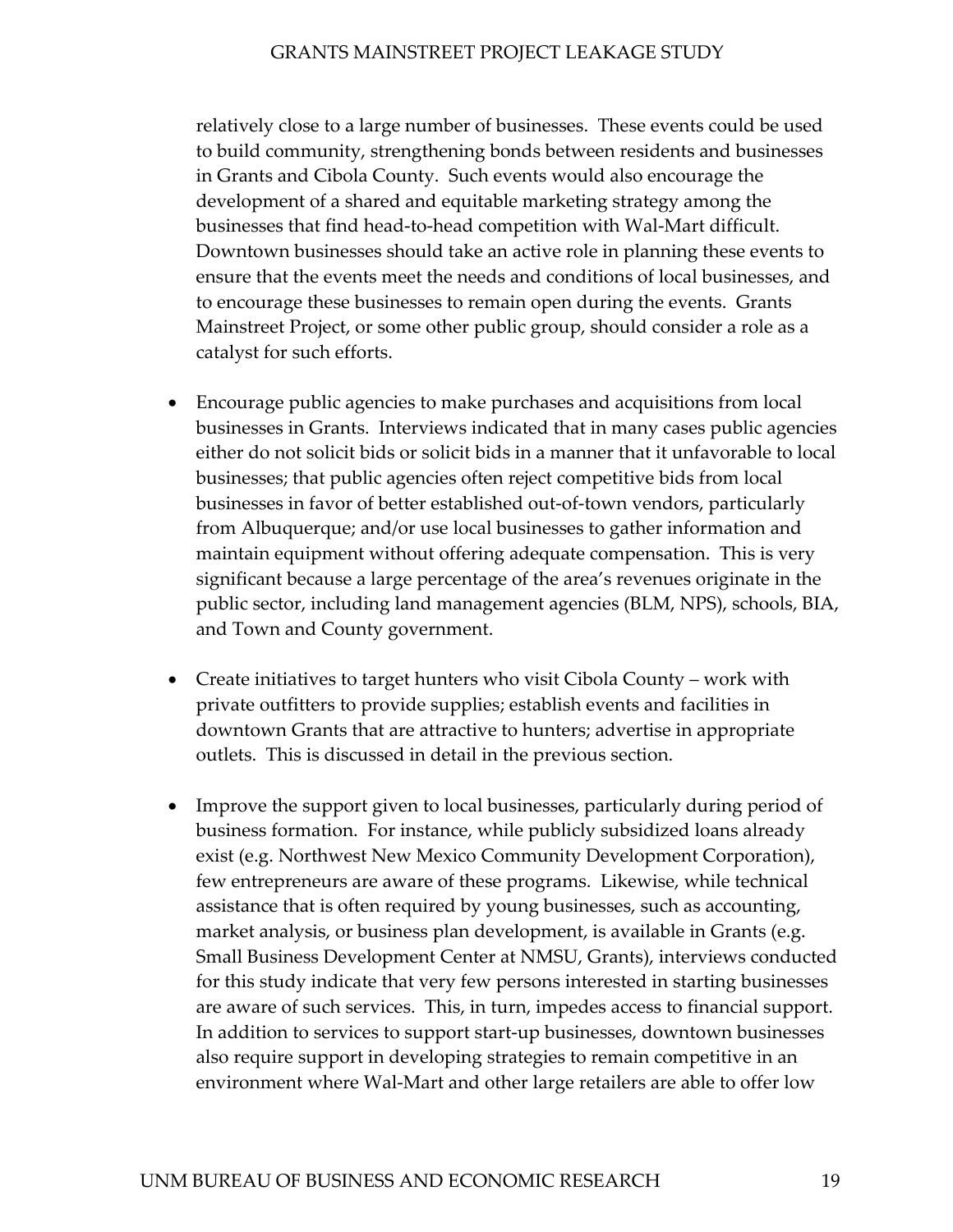prices. "Surviving Wal-Mart" seminars are available in many communities and should be made available to downtown businesses in Grants.

The interviews conducted for this study reveal a clear sense of hopefulness in Grants. The community has seen hard times and can now imagine a better future. The growth of employment opportunities and public revenues created by new prisons, the casino, the coalmine and Wal-Mart are an important part of this new sense of hope. What remains to be done is to leverage these new assets to create a dynamic of growth from within that is sustainable, that contributes to a sense of ownership and community identity, that is attractive to young adults, and that offers confidence in local investment. Investment in Grants' mainstreet and downtown area is essential to this strategy.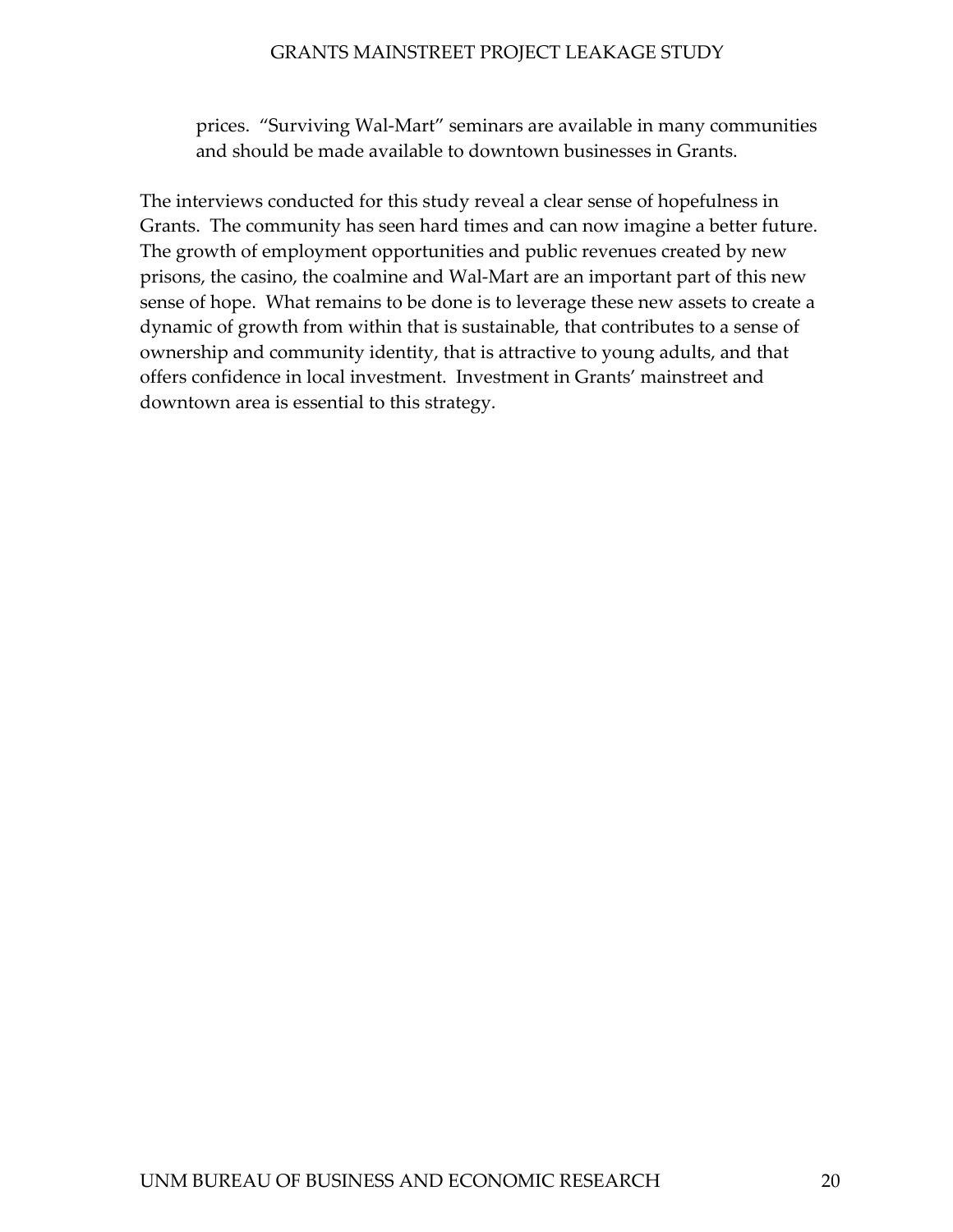## <span id="page-29-0"></span>**APPENDIX A: METHODOLOGY AND DATA**

### Pull Factors

 $\overline{a}$ 

The first objective of this study is to evaluate the capacity of retail and service business to draw money into the Grants economy on a net basis. The principal analytical tool used for this analysis is a *pull factor*.

A pull factor is an index of the proportion of local incomes that are spent in a given sector of a local economy (e.g. retail) in relation to a similar proportion for the State economy. If the index value is greater than 100, then it is determined that the additional spending is by persons or businesses that earn incomes outside of Grants; this is an *infusion* of money. Conversely, if the index value is less than 100, then it is determined that the deficit of spending is the result of Grants residents spending money businesses located outside of Grants; this is a *leakage* of funds. A pull factor of exactly 100 indicates that money neither enters nor leaks from the local economy through that sector.

For example, if the typical New Mexican household spends \$10 of every \$100 of income in food stores, but in Grants \$15 is spent in food stores for every \$100 of income, then we conclude that stores in Grants are attracting business of customers from outside the City. In this example, the pull factor is 150% (\$15/\$10). By contrast, if State residents spend \$10 of every \$100 of income on clothing, but clothing stores in Grants receive only \$5 of every \$100 of local income, then we conclude that the remaining \$5 is spent on clothing in stores outside of Grants. The pull factor in this case is 50% (\$5/\$10).

Detailed data collected for gross receipts taxes by the New Mexico Department of Taxation and Revenue<sup>10</sup>, combined with income data from the decennial U.S. Census[11 \(](#page-29-2)1990 and 2000), allows BBER to analyze pull factors for very specific sectors of a local economy, for example food stores, clothing stores, restaurants or hotels. By examining data for all subsectors for which information is available, we are able to identify economic sectors that attract outside business on a net basis to Grants, and sectors in which Grants is losing business (or leaking revenues) to other areas.

<span id="page-29-1"></span><sup>&</sup>lt;sup>10</sup> New Mexico Department of Taxation and Revenue provides data on total taxable gross receipts for municipalities and unincorporated areas. The data is available for industrial subsectors according to SIC definitions. The data is known as the "RP-80" dataset.

<span id="page-29-2"></span><sup>&</sup>lt;sup>11</sup> Data on incomes for the State of New Mexico and the Town of Grants is from Table P83 of the Census 2000 and Census 1990 Summary File 3 Sample Data.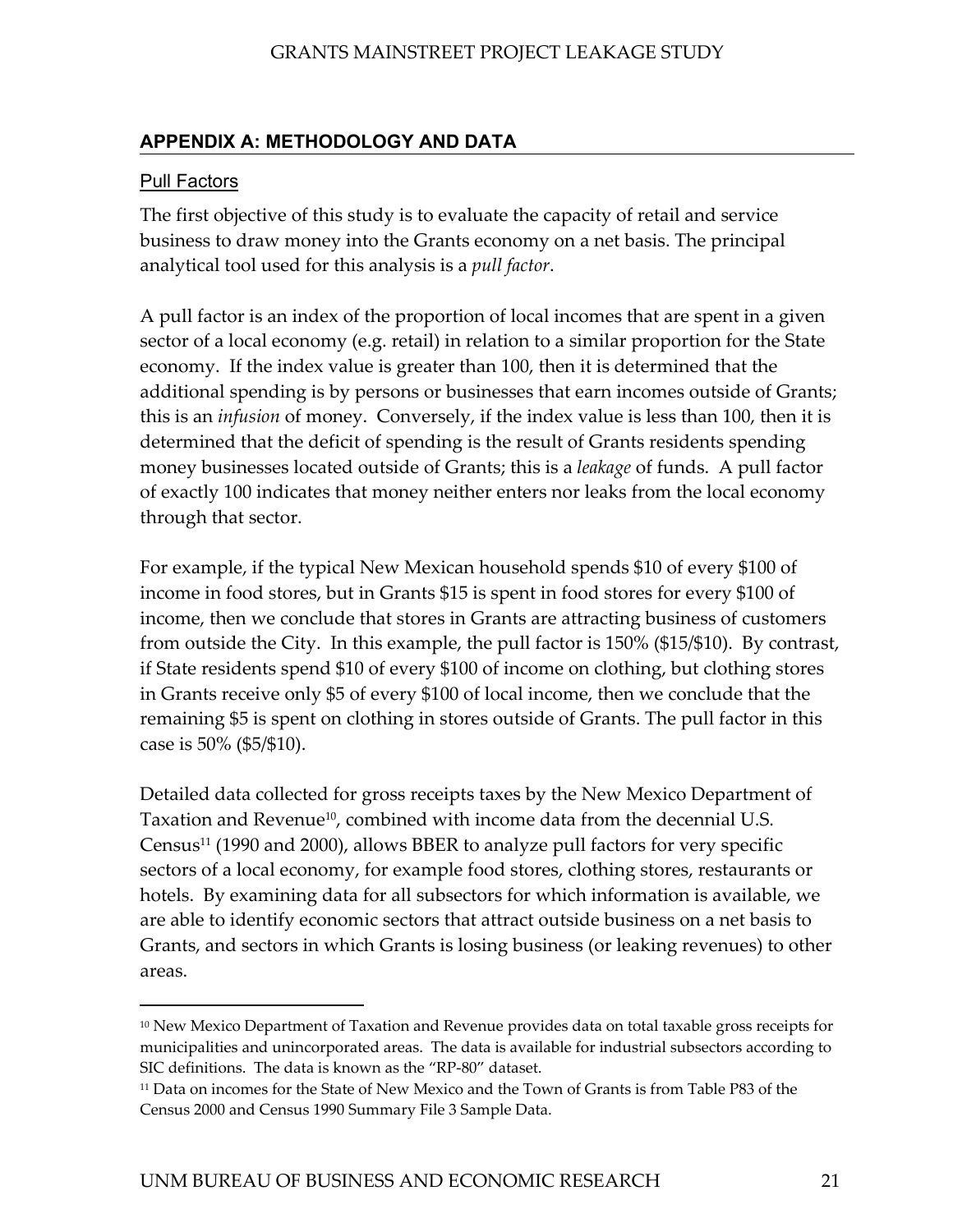## Geography of Retail and Services

In addition to an analysis of the net flow of money between Grants and other areas, this study also concerns changes in the geography of business within Grants. Specifically, we are interested in analyzing business in Grants downtown area in comparison to the area near Exit 85 or other areas in the town. For this analysis, BBER uses confidential information provided by New Mexico's Department of Labor, which offers information on monthly employment and quarterly wages for individual business identified by their physical address<sup>12</sup>. Although this data does not provide information on receipts, employment and wage data provides a reasonable indicator of the level of business activity.

To analyze geographical patterns, BBER aggregated wages and employment for businesses that are located in four areas in the Town Grants. This aggregation is done in for various subsectors of retail and services. For this analysis, the Town of Grants is divided into four geographical districts – <u>Santa Fe Avenue</u>, west from the bridge just east of Hanosh Motors; <u>Exit 85</u>, including all businesses east of the bridge to the Interstate overpass; North side, including First street and Roosevelt Avenue; and the remaining areas in Grants.

## Survey Data

l

A third source of information used in this study is a survey of 111 shoppers in Grants. The survey was conducted during a two-week period in early-August, 2004 at the Conoco Station at 800 East Santa Fe Avenue. This location was selected because it offered a high likelihood that respondents were local residents. The response rate to the survey was excellent – respondents were cooperative and notably only seven of 111 persons surveyed refused to answer sensitive questions concerning income. In addition, 18 surveys were conducted at El Cafecito Restaurant, also on East Santa Fe Avenue. These surveys were not included in this study because of concerns that the surveys would introduce bias because restaurants were included in the study. The survey instrument is reprinted in its entirety in Appendix C of this report.

<span id="page-30-0"></span><sup>&</sup>lt;sup>12</sup> This data is based on the required quarterly reports by employers of workers covered under state law for unemployment insurance. The database, maintained by the New Mexico Department of Labor, is the ES-202 Employer Records.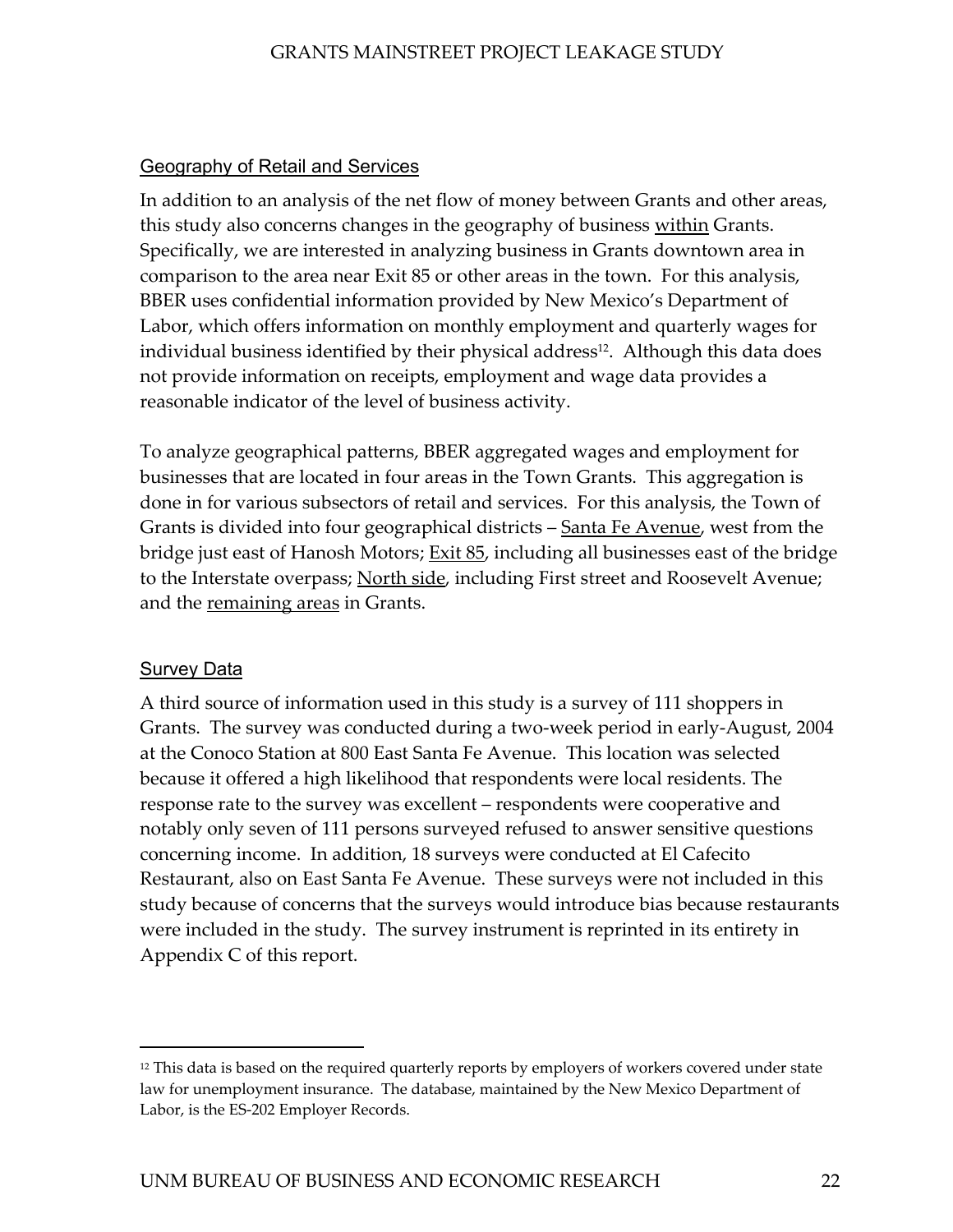#### Interviews

Finally, this study includes the findings of 18 in-depth interviews conducted in person by author with community leaders and business owners and managers from Grants. The interviews took place during the final two weeks of August 2004. The purpose of these interviews was to understand the historical context of business development in Grants, to identify strategies that have been effective or ineffective in developing business in Grants, and to create a menu of policy and program initiatives that may contribute to Grants Mainstreet Project's mission of improving the prospects of businesses along Santa Fe Avenue.

The persons selected for the interviews were selected to represent a diverse cross section of Grants' community and business leadership. Particular attention was given to the inclusion of business owners from different retail and service subsectors, and from different geographical areas within Grants. Consideration was also given to the experiences of the interviewees, favoring those who have been activity in community organizations over a long period. This helped to ensure that the study reflect historical perspective and practicalities of public policy. To give balance and a sense of the challenges faced by newer businesses, a number of younger business leaders were also included.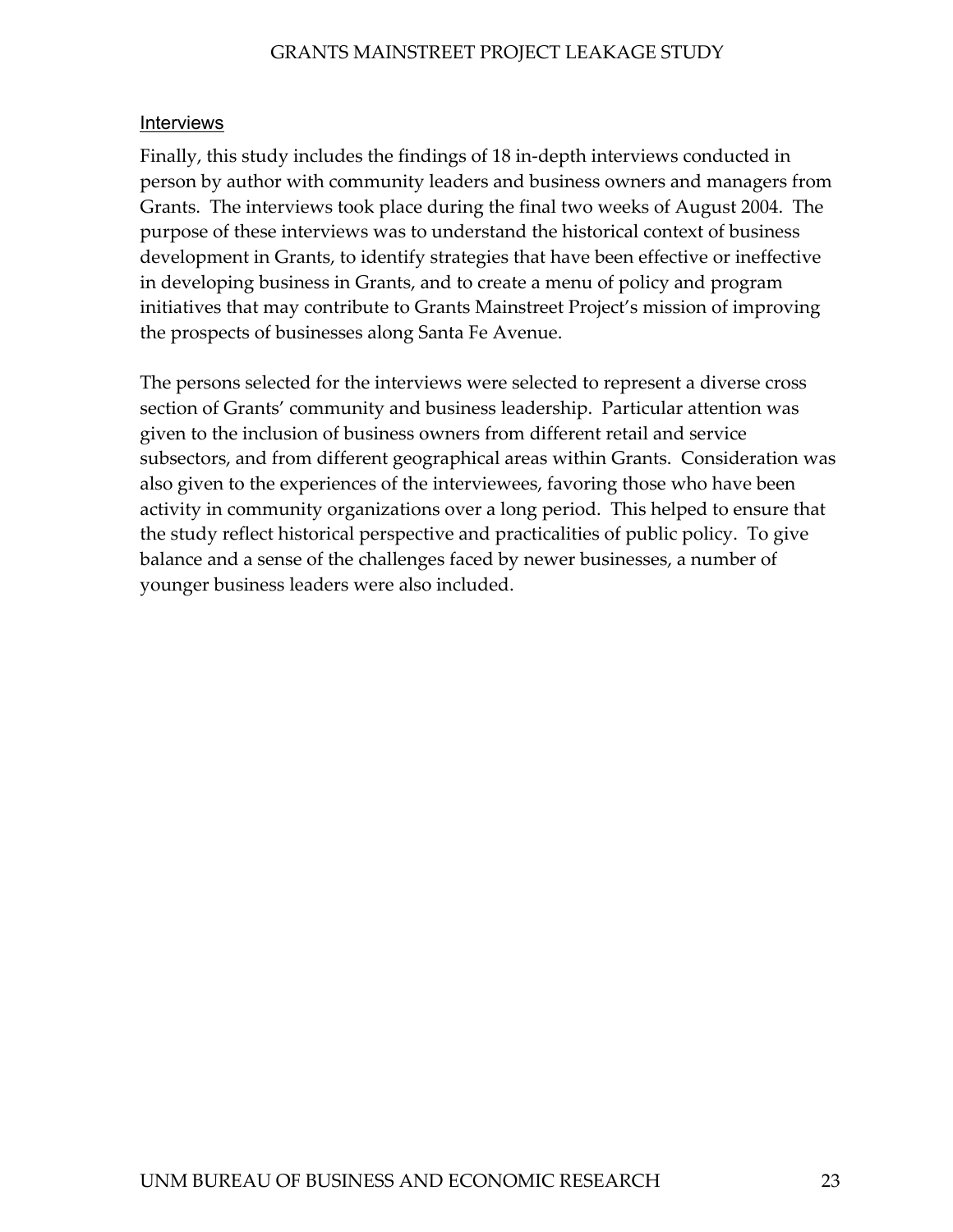#### <span id="page-32-0"></span>**APPENDIX B – TABLES AND CHARTS**

#### **TABLE B.1**

#### **GEOGRAPHY OF WAGES IN RETAIL & SERVICES IN GRANTS, NM**

|      | WAGES (\$)      |              |                  |                        |                               |                 | <b>SHARE OF TOTAL (%)</b> |               |                               |  |
|------|-----------------|--------------|------------------|------------------------|-------------------------------|-----------------|---------------------------|---------------|-------------------------------|--|
|      | Santa Fe<br>Ave | <b>North</b> | Exit 85<br>Total | Grants<br><b>Other</b> | <b>GRANTS</b><br><b>Total</b> | Santa<br>Fe Ave |                           | North Exit 85 | <b>Grants</b><br><b>Other</b> |  |
| 1995 | 4,683,939       | 2,306,956    | 1,200,926        | 2,479,239              |                               | 44%             | 22%                       | 11%           | 23%                           |  |
| 1996 | 4,474,643       | 2,455,524    | 1,965,449        | 2,307,707              | 10,671,060<br>11,203,323      | 40%             | 22%                       | 18%           | 21%                           |  |
| 1997 | 4,397,893       | 2,655,373    | 1,672,005        | 2,138,372              | 10,863,643                    | 40%             | 24%                       | 15%           | 20%                           |  |
| 1998 | 4,302,282       | 2,909,733    | 2,231,559        | 2,189,964              | 11,633,538                    | 37%             | 25%                       | 19%           | 19%                           |  |
| 1999 | 4,364,242       | 2,526,963    | 5,578,744        | 2,021,021              | 14,490,970                    | 30%             | 17%                       | 38%           | 14%                           |  |
| 2000 | 4,420,906       | 2,331,635    | 6,180,720        | 2,032,462              | 14,965,723                    | 30%             | 16%                       | 41%           | 14%                           |  |
| 2001 | 4,350,378       | 2,390,413    | 6,476,360        | 2,084,222              | 15,301,373                    | 28%             | 16%                       | 42%           | 14%                           |  |
| 2002 | 4,091,153       | 2,510,176    | 7,148,117        | 2,239,971              | 15,989,417                    | 26%             | 16%                       | 45%           | 14%                           |  |

**SOURCE: NMDOL, Covered Employment Database (202). Calculations by BBER. UNM Bureau of Business and Economic Research**

#### **TABLE B.2**

#### **GEOGRAPHY OF EMPLOYMENT IN RETAIL & SERVICES IN GRANTS, NM**

|      | <b>EMPLOYMENT (#)</b>                             |              |         |              |              |                      | <b>SHARE OF TOTAL (%)</b> |               |              |  |
|------|---------------------------------------------------|--------------|---------|--------------|--------------|----------------------|---------------------------|---------------|--------------|--|
|      | <b>GRANTS</b><br><b>Santa Fe</b><br><b>Grants</b> |              |         |              |              |                      |                           | <b>Grants</b> |              |  |
|      | Ave                                               | <b>North</b> | Exit 85 | <b>Other</b> | <b>Total</b> | Fe Ave North Exit 85 |                           |               | <b>Other</b> |  |
| 1995 | 1,724                                             | 810          | 536     | 849          | 3,920        | 44%                  | 21%                       | 14%           | 22%          |  |
| 1996 | 1.372                                             | 852          | 781     | 831          | 3,836        | 36%                  | 22%                       | 20%           | 22%          |  |
| 1997 | 1.306                                             | 869          | 708     | 759          | 3.641        | 36%                  | 24%                       | 19%           | 21%          |  |
| 1998 | 1.191                                             | 879          | 789     | 801          | 3,659        | 33%                  | 24%                       | 22%           | 22%          |  |
| 1999 | 1.174                                             | 753          | 1,869   | 706          | 4,503        | 26%                  | 17%                       | 42%           | 16%          |  |
| 2000 | 1.114                                             | 691          | 1.945   | 662          | 4.413        | 25%                  | 16%                       | 44%           | 15%          |  |
| 2001 | 996                                               | 732          | 2,034   | 640          | 4,402        | 23%                  | 17%                       | 46%           | 15%          |  |
| 2002 | 871                                               | 752          | 1,989   | 640          | 4,252        | 20%                  | 18%                       | 47%           | 15%          |  |

**SOURCE: NMDOL, Covered Employment Database (202). Calculations by BBER. UNM Bureau of Business and Economic Research**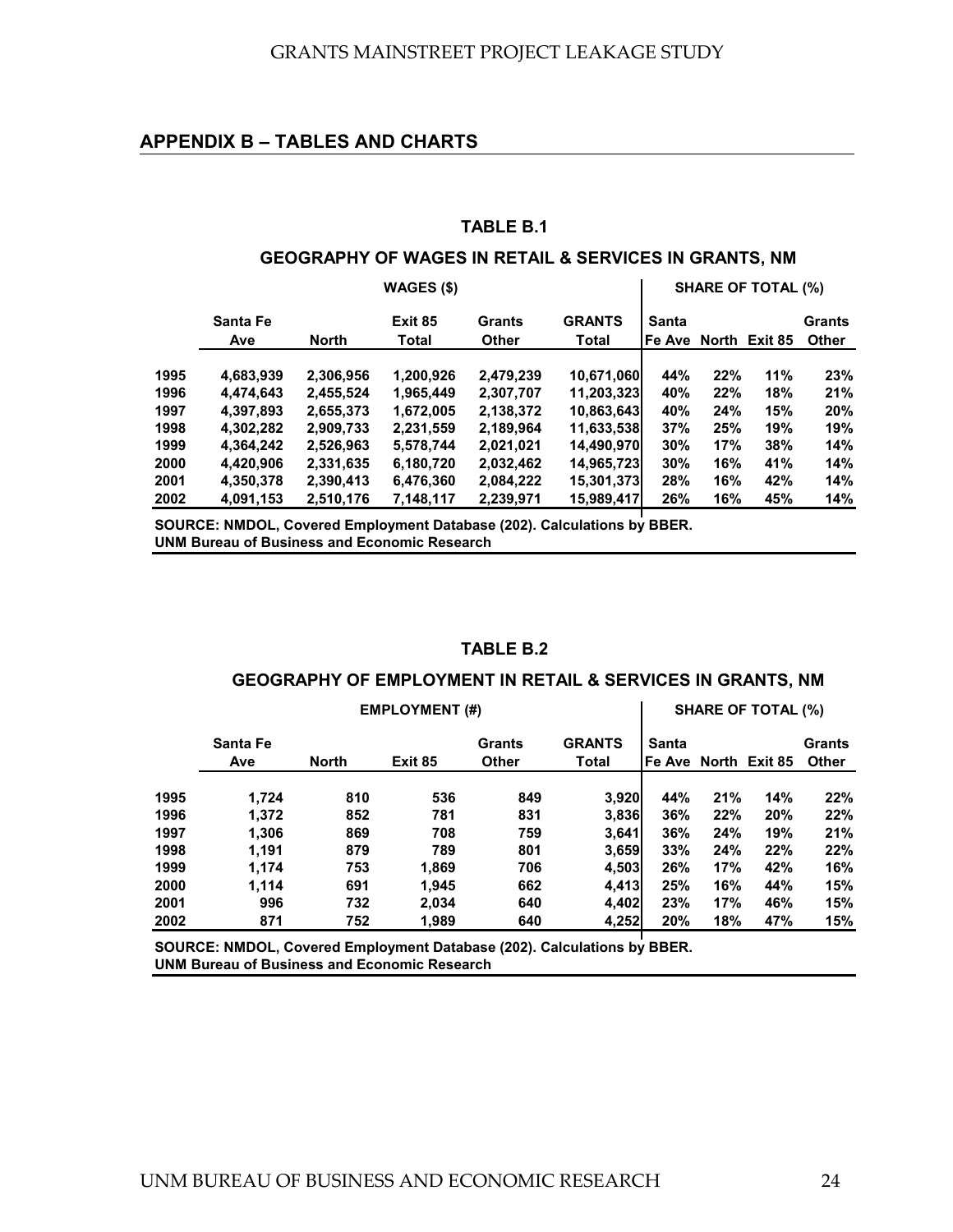### **TABLE B.3**

## **GEOGRAPHY OF AVERAGE WAGES IN RETAIL & SERVICES IN GRANTS, NM**

|      | <b>EMPLOYMENT (#)</b>                                                   |              |         |                               |                               |       |       | $AVERAGE = 100$      |                               |
|------|-------------------------------------------------------------------------|--------------|---------|-------------------------------|-------------------------------|-------|-------|----------------------|-------------------------------|
|      | Santa Fe<br>Ave                                                         | <b>North</b> | Exit 85 | <b>Grants</b><br><b>Other</b> | <b>GRANTS</b><br><b>Total</b> | Santa |       | Fe Ave North Exit 85 | <b>Grants</b><br><b>Other</b> |
| 1995 | 2.717                                                                   | 2,847        | 2.239   | 2.919                         | 2.722                         | 99.8  | 104.6 | 82.3                 | 107.2                         |
| 1996 | 3.262                                                                   | 2,883        | 2.517   | 2,776                         | 2.921                         | 111.7 | 98.7  | 86.2                 | 95.0                          |
| 1997 | 3.367                                                                   | 3.057        | 2,363   | 2,819                         | 2.983                         | 112.8 | 102.5 | 79.2                 | 94.5                          |
| 1998 | 3,612                                                                   | 3.312        | 2,830   | 2,734                         | 3.179                         | 113.6 | 104.2 | 89.0                 | 86.0                          |
| 1999 | 3.716                                                                   | 3.354        | 2.984   | 2.864                         | 3.218                         | 115.5 | 104.2 | 92.7                 | 89.0                          |
| 2000 | 3.970                                                                   | 3.373        | 3.177   | 3,069                         | 3.392                         | 117.0 | 99.4  | 93.7                 | 90.5                          |
| 2001 | 4,368                                                                   | 3,266        | 3,185   | 3,255                         | 3.476                         | 125.7 | 93.9  | 91.6                 | 93.6                          |
| 2002 | 4.697                                                                   | 3,338        | 3,594   | 3,500                         | 3.761                         | 124.9 | 88.8  | 95.6                 | 93.1                          |
|      | SOURCE: NMDOL, Covered Employment Database (202). Calculations by BBER. |              |         |                               |                               |       |       |                      |                               |

**UNM Bureau of Business and Economic Research**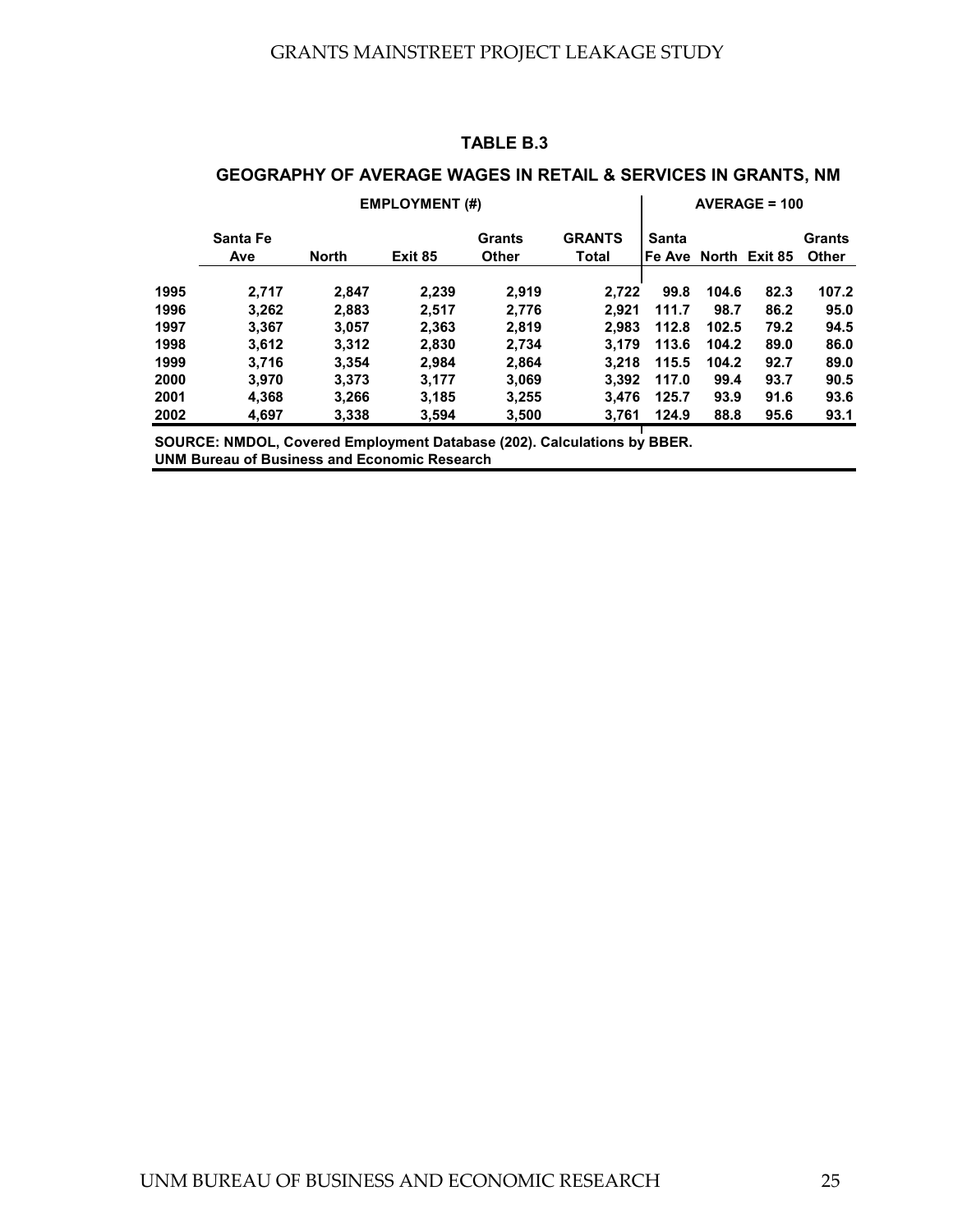

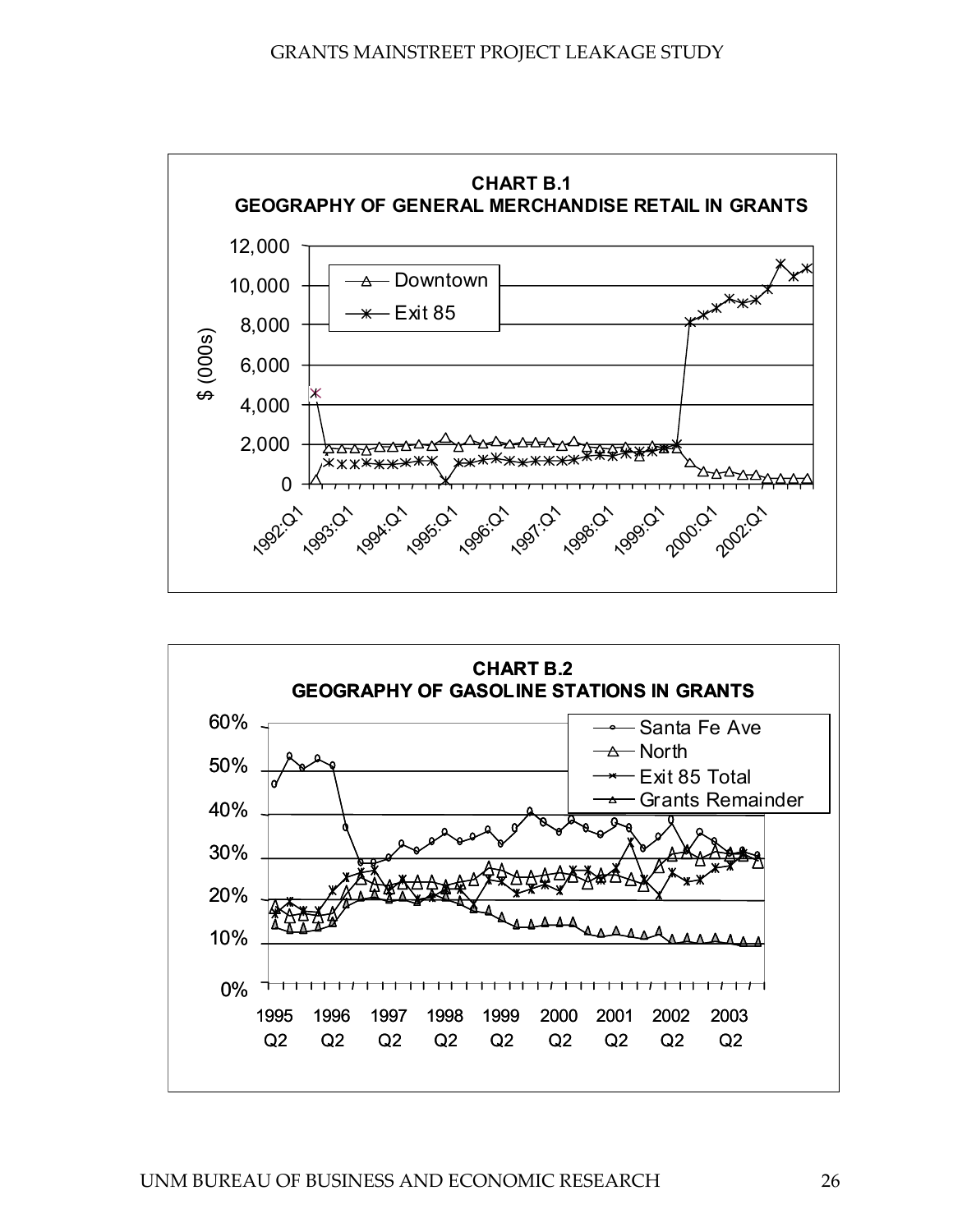

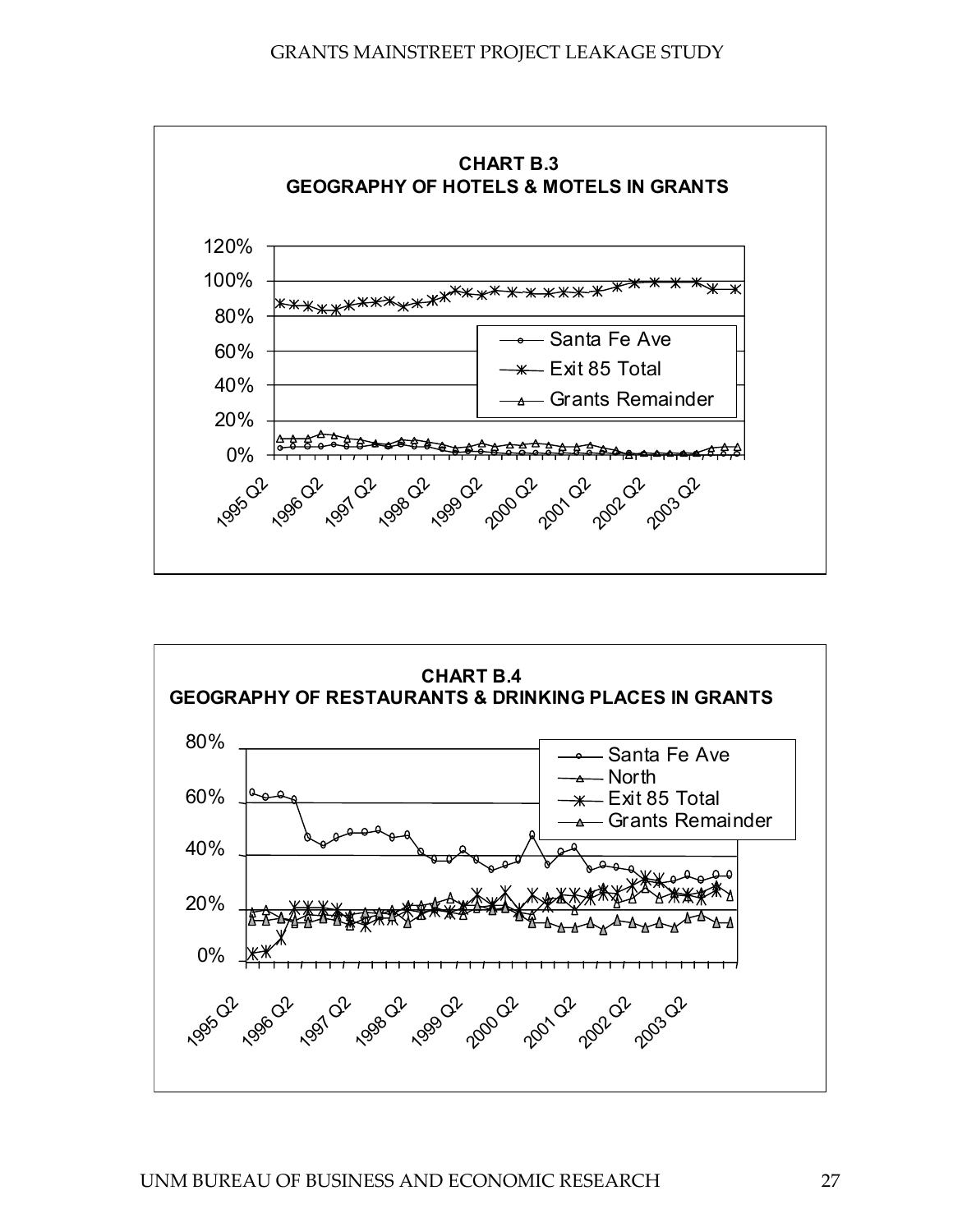## **APPENDIX C: SURVEY INSTRUMENT**

| For each of the following goods and<br>services, where do you generally go?<br>Probe for categorical response.                                                                                                                                                                                                                                      | <b>Some</b><br>place on<br><b>Santa Fe</b><br>Ave. | Grants,<br>not Santa<br>Fe Ave                                                                        | Walmart<br>in Grants                            | <b>Milan</b> | <b>Other</b><br><b>Places in</b><br>Cibola<br>County | <b>ABQ</b> | <b>Mail</b><br>Order<br>(Int'net,<br>Catalog) | <b>Other</b> | <b>RESPONSE</b>                                    |
|-----------------------------------------------------------------------------------------------------------------------------------------------------------------------------------------------------------------------------------------------------------------------------------------------------------------------------------------------------|----------------------------------------------------|-------------------------------------------------------------------------------------------------------|-------------------------------------------------|--------------|------------------------------------------------------|------------|-----------------------------------------------|--------------|----------------------------------------------------|
| Milk, Bread, or other staples (fruits and vegetables)<br>Canned & Other Dry goods<br>Clothing & Shoes<br>CDs & DVDs (new)<br>Restaurants<br>House-wares (towels, dishes, linens)<br>Furniture & Appliances<br>Vehicles (service, repair)<br>Personal Care Services (Barber, Beauty Salon, etc.)<br>Professional Services (Banking, Insurance, etc.) |                                                    |                                                                                                       |                                                 |              |                                                      |            |                                               |              |                                                    |
| What are the 2 most important factors<br>effecting your decision regarding where<br>to shop and access services?                                                                                                                                                                                                                                    |                                                    | What are 2 reasons why you shop or get<br>services outside of the Grants/Milan area (or<br>Internet)? |                                                 |              |                                                      |            | shop or get services over the past 5 yrs.     |              | How have you changed the places that you           |
| Price                                                                                                                                                                                                                                                                                                                                               |                                                    |                                                                                                       | Product not available in Grants                 |              |                                                      |            |                                               |              | From local independent stores to Wal-Mart (Grants) |
| Proximity                                                                                                                                                                                                                                                                                                                                           |                                                    |                                                                                                       | Selection is better elsewhere                   |              |                                                      |            | From Wal-Mart to local independent            |              |                                                    |
| Convenience                                                                                                                                                                                                                                                                                                                                         |                                                    |                                                                                                       | Product too expensive in Grants                 |              |                                                      |            | From local stores to out-of-town stores       |              |                                                    |
| Quality                                                                                                                                                                                                                                                                                                                                             |                                                    |                                                                                                       | Reason to visit family/friends outside Grants   |              |                                                      |            |                                               |              | From out-of-town to local stores (except Wal-Mart) |
| Selection                                                                                                                                                                                                                                                                                                                                           |                                                    |                                                                                                       | I don't shop outside of the Grants/ Milan area. |              |                                                      |            | From out-of-town to Wal-Mart (Grants)         |              |                                                    |
| <b>Customer Service</b>                                                                                                                                                                                                                                                                                                                             |                                                    | Other                                                                                                 |                                                 |              |                                                      |            | More Internet                                 |              |                                                    |
| Other                                                                                                                                                                                                                                                                                                                                               |                                                    |                                                                                                       |                                                 |              |                                                      |            | No change                                     |              |                                                    |

**What products or services would you like to see on Santa Fe Ave. that are not presently there or would like to see more of?**